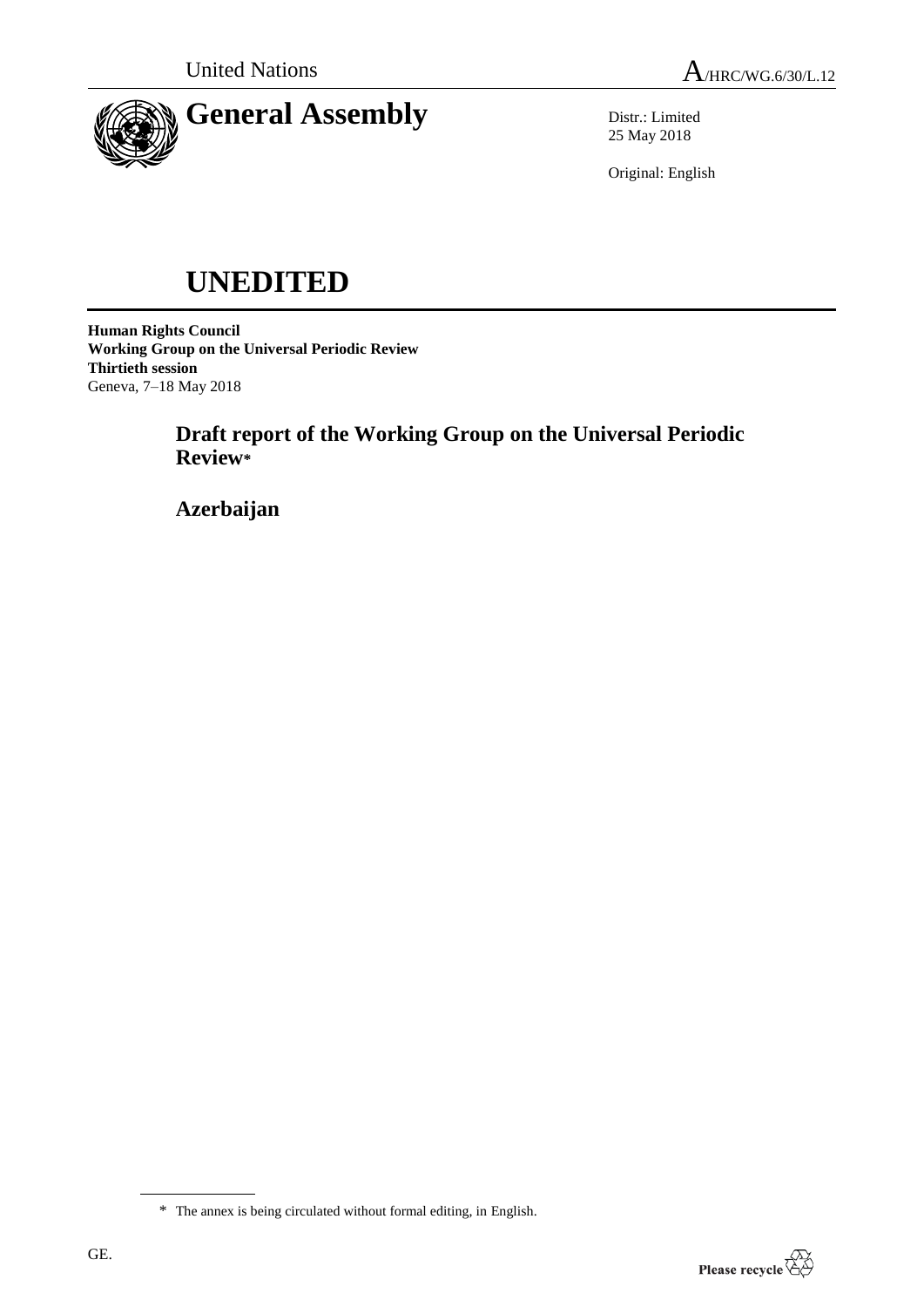# **Introduction**

1. The Working Group on the Universal Periodic Review, established in accordance with Human Rights Council resolution 5/1, held its thirtieth session from 7 to 18 May 2018. The review of Azerbaijan was held at the  $13<sup>th</sup>$  meeting, on 15 May 2018. The delegation of Azerbaijan was headed by Deputy Minister of Foreign Affairs, Mr. Khalaf Khalafov. At its 17th meeting, held on 17 May 2018, the Working Group adopted the report on Azerbaijan.

2. On 10 January 2018, the Human Rights Council selected the following group of rapporteurs (troika) to facilitate the review of Azerbaijan: Ecuador, Slovenia and the United Arab Emirates.

3. In accordance with paragraph 15 of the annex to Human Rights Council resolution 5/1 and paragraph 5 of the annex to Council resolution 16/21, the following documents were issued for the review of Azerbaijan:

(a) A national report submitted/written presentation made in accordance with paragraph 15 (a) (A/HRC/WG.6/30/AZE/1);

A compilation prepared by the Office of the United Nations High Commissioner for Human Rights (OHCHR) in accordance with paragraph 15 (b) (A/HRC/WG.6/30/AZE/2) and its corrigendum (A/HRC/WG.6/30/AZE/2/Corr.1);

(c) A summary prepared by OHCHR in accordance with paragraph 15 (c) (A/HRC/WG.6/30/AZE/3).

4. A list of questions prepared in advance by Armenia, Bangladesh, Belgium, Brazil, Germany, Liechtenstein, Portugal, Slovenia, Spain, Sweden, the United Kingdom of Great Britain and Northern Ireland, the United States of America, and Uruguay was transmitted to Azerbaijan through the troika. These questions are available on the website of the universal periodic review.

## **I. Summary of the proceedings of the review process**

#### **A. Presentation by the State under review**

5. Azerbaijan noted that consideration of the third national report of Azerbaijan within the framework of the Universal Periodic Review was an effective format for providing full information on the activities carried out and measures taken for the protection of human rights and fundamental freedoms, as well as for dialogue and sharing of experience.

6. Azerbaijan stressed that it was party to main international legal instruments in the field of human rights and regularly submits reports to the relevant UN treaty bodies on their implementation. In this regard, Azerbaijan highlighted that the High Commissioner for Human Rights at the 35th session of the HRC had named Azerbaijan among 34 countries that fulfil their reporting obligations in a timely manner. Azerbaijan is amongst the 15 countries that submitted mid-term reports on the two cycles of the UPR.

7. Azerbaijan sent a standing invitation to all special procedure mandate holders, recognizing their important role in facilitating cooperation and dialogue with Member States.

8. As a result of referendum held in 2016, amendments were made to the Constitution aimed at further constitutional strengthening of the protection of human rights and fundamental freedoms, the formation of an effective and flexible mechanism of public administration and ensuring the effectiveness of economic reforms.

9. In 2017, the Presidential Order on improving the efficiency of the penitentiary system was signed. The Order aims at developing the penitentiary system through humanization of penal policy and also ensures the application of complex institutional, legislative and practical measures for liberalization of criminal law policy, restriction of arrests and deprivation of liberty, and decriminalization of crimes.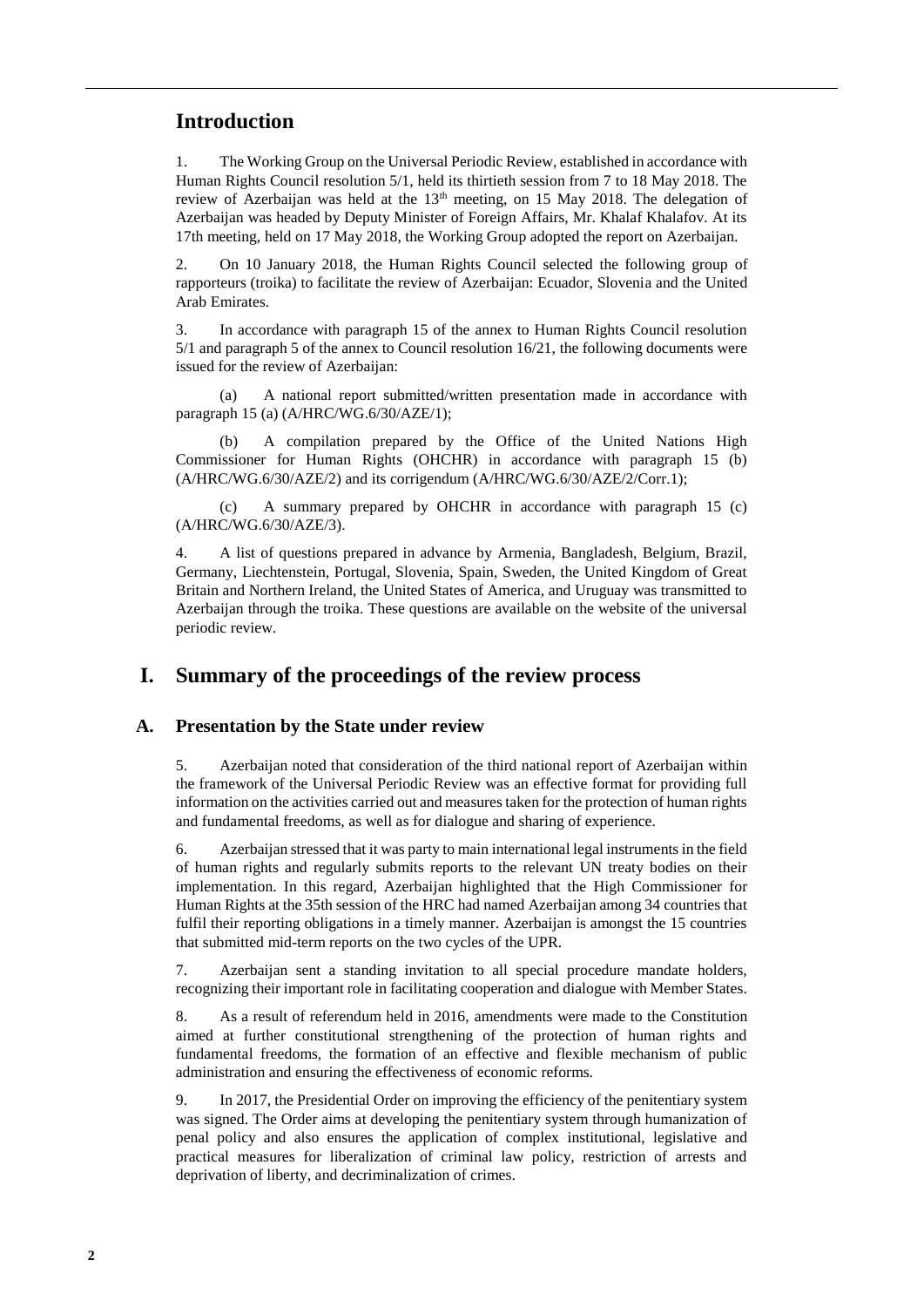10. Azerbaijan stated that the institutions of pardon and amnesty were also widely used in Azerbaijan. During the reporting period, in total, the President of the country issued 9 acts of pardon, which were applied to 1378 convicts. Furthermore, 2 Acts of Amnesty approved for this period by the Parliament were applied to about 21,000 people.

11. In order to support the development of the legal profession, on February 22, 2018 the President of Azerbaijan signed an Order "On additional measures to develop legal practice in the country". Measures are envisaged to improve the material and technical support for lawyers' organizations in the regions of the country, admission of new members through regular bar exams, advancement of professional training and qualifications of lawyers with a view to improving the quality of legal services.

12. Azerbaijan highlighted that the fight against corruption was one of the priority activities of the Government of Azerbaijan. The presidential Decree of April 27, 2016 approved the "National Action Plan to Promote Open Government for 2016-2018", which intends the improvement of anti-corruption legislation, raising awareness of citizens in the fight against corruption, enhanced engagement of civil society organizations, and the development of proposals for corruption-related crimes.

13. Azerbaijan stated that ASAN Service continues to widen the scope of its activities in the efficient delivery of public services and social innovations to citizens. From 2013 to this day, the centres of the ASAN Service had received more than 20 million applications with the satisfaction rate of 98-100% among the population. Azerbaijan noted that a number of States are interested in learning the experience of ASAN Service and applying this model in their countries.

14. Azerbaijan emphasized that to date, the number of media outlets in the country had exceeded 5,000. About 80% of Azerbaijani population have unhindered access to Internet, which has become the most popular and practical means of information and media communication. State Fund for Support to Development of Mass Media under the President of Azerbaijan continues to carry out its activities effectively.

15. Partnership relations between state and representatives of civil society exist in Azerbaijan. More than 3,254 NGOs have been registered in Azerbaijan, 500 of which function in the field of the protection of human rights. In 2017, the Council of State Support to NGOs under the President of Azerbaijan financed 484 NGO projects and in total allocated more than 3 million Manats for this purpose.

16. Azerbaijan highlighted that, initiated in 2008 by the President of the Republic of Azerbaijan, the International Forum on Intercultural Dialogue, also known as the "Baku Process", which celebrates its tenth anniversary this year, was a platform for coordinating international efforts aimed at strengthening tolerance and mutual understanding, combating discrimination, extremism and xenophobia in society. Major contribution to the development of multiculturalism and tolerance in the country is also made by the Heydar Aliyev Foundation.

17. As a result of successful implementation of measures envisaged in the adopted policy documents in the field of socio-economic development of Azerbaijan, including the Development Concept "Azerbaijan 2020: A Look into the Future", "Strategic Roadmaps for the National Economy and the Main Sectors of the Economy" adopted in 2016, a noticeable reduction in the unemployment rate has been achieved, social protection of the unemployed has been strengthened, favourable conditions have been created for improving the labour market, competitiveness has been enhanced.

18. Over the past five years, the gross domestic product (GDP) has increased by 1.1 times, including 2.2 times in the non-oil sector, and 1.4 times in household incomes. During this period the non-oil industry has increased 2.2 times, agriculture - 1.2 times, trade - 1.4 times, tourism - 1.7 times, transport - 1.2 times, communication - 1, 5 times.

19. Azerbaijan supports the UN Agenda for Sustainable Development. Most of the guidelines and directions of the Development Concept "Azerbaijan 2020: A Look into the Future" and "Strategic Roadmaps for the National Economy and the Main Sectors of the Economy" are identical to 2030 Agenda for Sustainable Development. The National Coordination Council on Sustainable Development was established in 2016.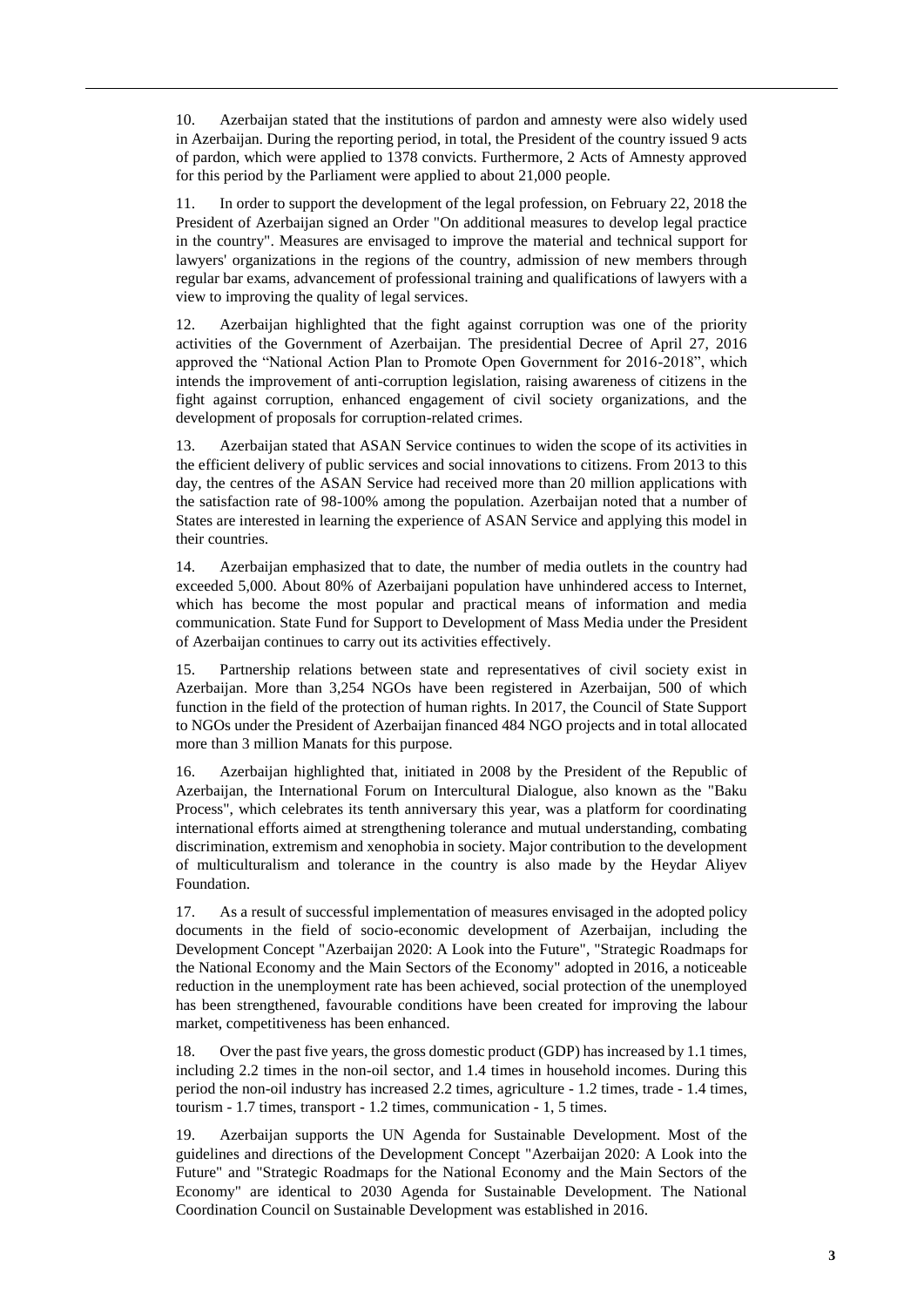20. The Government of Azerbaijan continues to implement a number of comprehensive measures aimed at improving the socio-economic situation of refugees and internally displaced persons and their temporary integration into society, bearing in mind the necessity of future realization of their right to a safe and dignified return to their native lands.

21. Over the past 24 years, about 6.6 billion Azerbaijani Manats were allocated for the social protection of this category of people. 2,000 internally displaced persons received preferential loans for 44 million Manats through the National Entrepreneurship Support Fund with the purpose of investing in business projects. As a result of the activities carried out by the Government of Azerbaijan, the poverty level among this category of people decreased from 75% to 12%.

22. Internally displaced persons are exempted from paying communal and other utility services. Moreover, IDPs studying in state higher and secondary educational institutions on a paid basis are exempted from tuition fees.

23. Azerbaijan highlighted that occupation by Armenia of 20% of the territory of Azerbaijan, including the Nagorno-Karabakh region and seven adjacent regions, was one of the main obstacles to the full-fledged realization of human rights in the country. During the armed aggression, Armenia committed grave violations of the norms of international humanitarian law, including executions and extrajudicial executions of Azerbaijani civilians, hostages and prisoners of war, subjecting them to torture and other cruel, inhuman or degrading treatment. According to estimations, the amount of material damage caused to Azerbaijan as a result of Armenia's occupation of Azerbaijani lands is about 818 billion US dollars.

24. Armenia raised four points of order, in which it stated that the information and specific facts provided by Azerbaijan was incorrect and did not meet the UPR requirements. Armenia emphasized that the UPR Working Group was not a competent body to discuss political or conflict-related issues. Azerbaijan was trying to use the UPR procedure voicing its own perception of the conflict with the aim of devaluating the rights of people of Nagorno-Karabakh to self-determination, which Azerbaijan falsely presents as an issue of restoration of territorial integrity. Armenia further stated that the international community, including the United Nations, recognised that the only internationally-mandated format for Nagorno-Karabakh conflict settlement is the OSCE Minsk Group Co-Chairmanship. Hence, Armenia rejects any reference to the Nagorno- Karabakh conflict and misinterpretations in the national report and/or during the oral presentation by Azerbaijan. Armenia further stated that attempts to present Armenia as an aggressor by referring to UN Security Council resolutions were completely false and constituted a blatant manipulation of their content. In this regard, the President of the Human Rights Council ruled that it was appropriate for all delegations to make comments and observations and to voice their opinion on human rights issues. He further noted that the state under review was entitled to express its views. The UPR does not aim at discussing or settling disputes among Member States. Bilateral issues should not interfere in discussions requesting that such issues not be raised in the UPR Working Group.

25. In response to the points of order raised by Armenia, Azerbaijan stated that it was not engaging in polemical discussion, rather it emphasized the historical facts, namely the occupation of Azerbaijani territories by Armenia accompanied by ethnic cleansing of Azerbaijanis from the occupied territories, which led to mass violation of human rights of Azerbaijanis and impeded full realization of human rights within the whole country. Azerbaijan also recalled that there were still some Azerbaijani nationals taken hostage by Armenia just because they were visiting the graves of their ancestors in the occupied territories. Azerbaijan also highlighted that wounds of genocide committed in Khojaly district of Azerbaijan by Armenia which resulted in killing of around 700 Azerbaijanis, including children, women and elderly people, had not been healed yet. Azerbaijan also urged Armenia to comply with UN Security Council resolutions that require the complete liberation of Azerbaijani territories and ensure safe and dignified return of IDPs to their native lands. Azerbaijan also called on Armenia to abide by international humanitarian law and to stop ceasefire violations that caused increased number of casualties among civilian population of Azerbaijan living in the settlements adjacent to the line of contact. Azerbaijan underlined that the only solution to the conflict would be the withdrawal of Armenian forces from the occupied territories of Azerbaijan expressing the hope that the international community will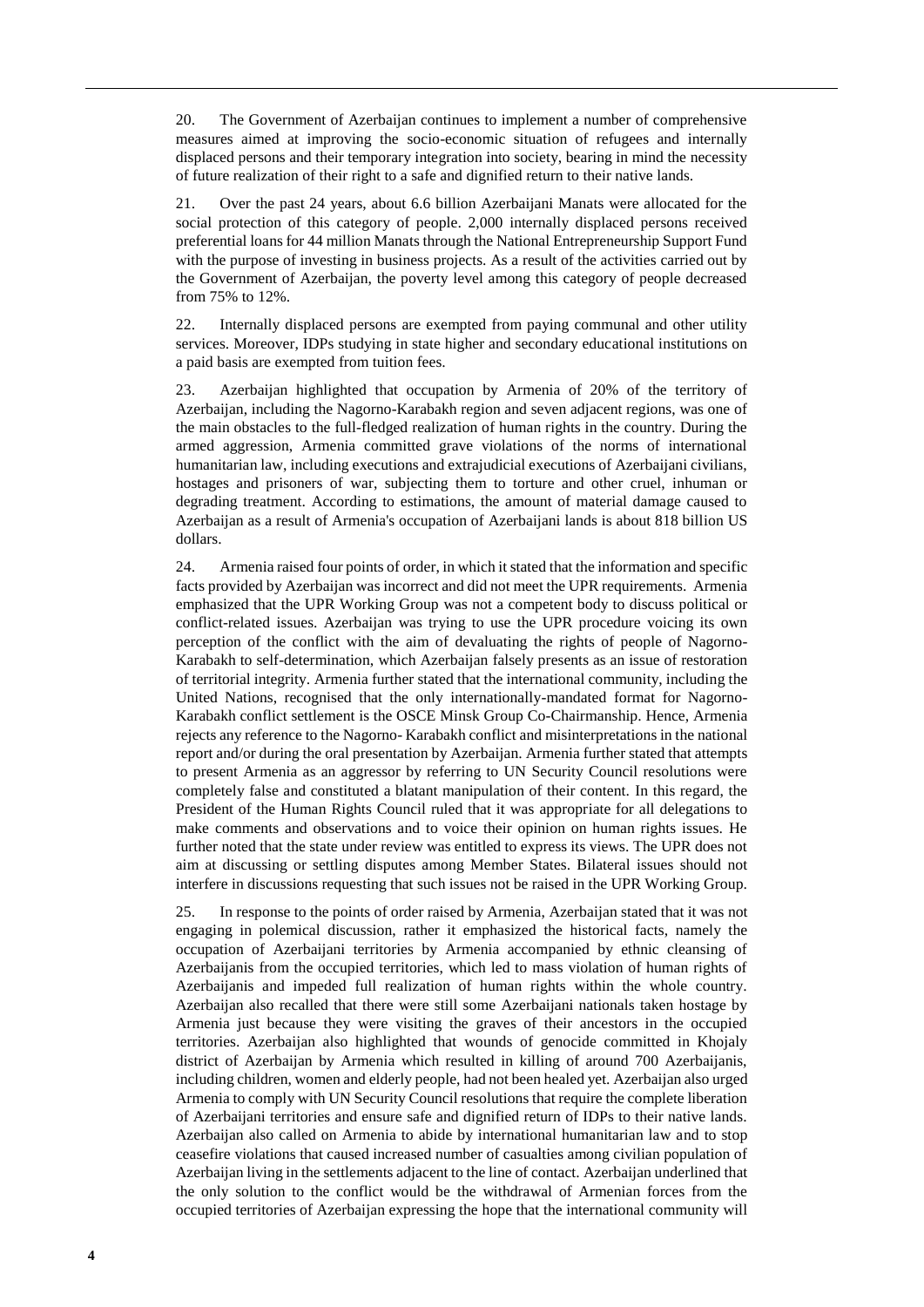exert pressure on Armenia to liberate the occupied territories of Azerbaijan and the perpetrators of war crimes against Azerbaijanis will be brought to justice.

26. Moreover, Azerbaijan stressed that it was in a particular situation, and 20% of its territories was under occupation of Armenia. Armenia as an aggressor state must be held accountable for its aggression against Azerbaijan. Azerbaijan is a peace-loving nation and unlike Armenia, it does not have any territorial claims against any of its neighbours. Azerbaijan will never allow the creation of the second Armenian state in the territory of Azerbaijan.

#### **B. Interactive dialogue and responses by the State under review**

27. During the interactive dialogue, 105 delegations made statements. Recommendations made during the dialogue are to be found in section II of the present report.

28. The Russian Federation noted efforts to support independence of the media and to strengthen intercultural dialogue, especially through Heydar Aliev Foundation.

29. Rwanda encouraged Azerbaijan to enhance measures and policies to address discrimination on all grounds, including through strengthened implementation of existing legislation.

30. Saudi Arabia commended efforts aimed at improving legislation in fighting corruption and strengthening the work of civil society.

31. Serbia welcomed the National Action Plan for Open Government 2016-2018, and the National Action Plan to Combat Human Trafficking 2014-2018.

32. Singapore welcomed the National Action Plan for Open Government 2016-2018, and the increasing State spending on education and active promotion of good governance.

33. Slovakia expressed concern about reports of torture and ill-treatment against journalists and human rights defenders.

34. Slovenia regretted the alleged lack of independence of the Bar Association, and noted reports of harassment and threats against independent lawyers.

35. Spain expressed concern about limitations to the effective enjoyment of freedom of religion of religious "non-traditional" organizations.

36. Sri Lanka welcomed measures related to the right to health, and the steps taken to promote dialogue with civil society.

37. State of Palestine remained concerned at persisting poverty. It acknowledged measures to protect human rights defenders and journalists.

38. Sudan welcomed the national action plan for an open government and legislation on fighting corruption.

39. Sweden wished Azerbaijan success in implementing recommendations.

40. Switzerland expressed concern about reports of harassment, intimidation, and prosecution of opposition representatives, journalists and human rights defenders.

41. Tajikistan made recommendations.

42. Thailand welcomed steps to promote gender equality and efforts to improve prison conditions and treatment of prisoners.

43. Togo welcomed efforts to strengthen the protection of human rights, particularly through the 2016 constitutional reform.

44. Tunisia welcomed efforts to enhance the legal framework, modernise the prison system and combat human trafficking.

45. Turkey welcomed efforts to support IDPs and refugees.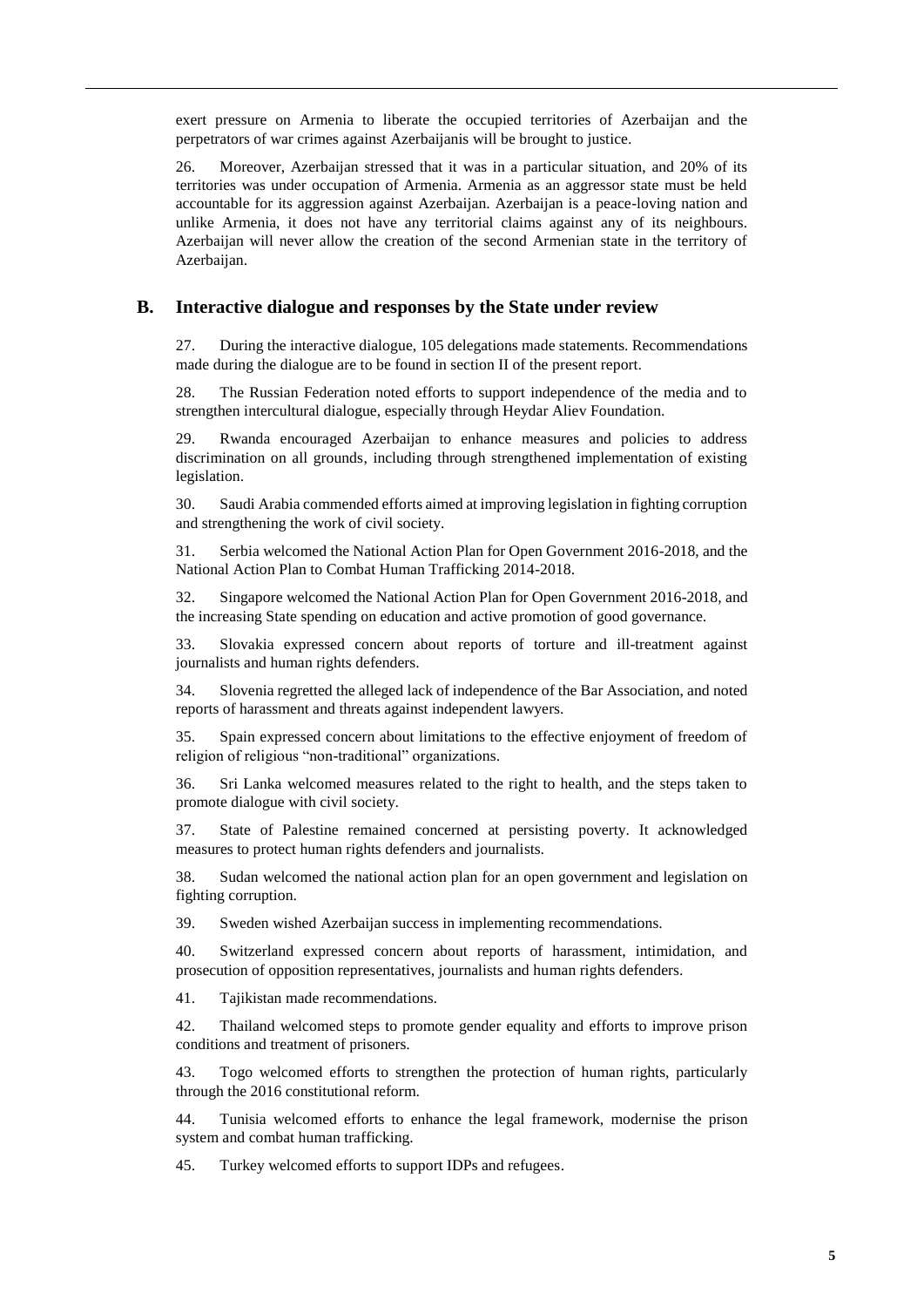46. Turkmenistan welcomed improvements in quality public services through innovative methods and the establishment of the ASAN network.

47. Ukraine noted that Azerbaijan's ability to implement human rights treaties had been impeded since some of the territories were not under its control.

48. The United Arab Emirates welcomed reforms introduced by Azerbaijan's 2016 constitutional amendment, particularly measures aimed at bolstering the institutional and legal framework.

49. The United Kingdom of Great Britain and Northern Ireland expressed concern about restrictions on freedoms of the press and assembly, the independence of the judiciary and the harassment of human rights defenders.

50. The United States of America stated that as a result of restrictions on freedoms of expression, association and assembly, political and civic spaces was severely constrained.

51. Uruguay welcomed Azerbaijan's cooperation with treaty bodies and special procedures, and the process to reform legislation on children's rights.

52. Uzbekistan praised consistent efforts to protect human rights and to cooperate with the UN human rights mechanisms.

53. Bolivarian Republic of Venezuela welcomed cooperation with treaty bodies, and reforms to improve the standard of living of its population.

54. Viet Nam recognized progress in the Constitutional amendment aimed at providing more effective protection of human rights.

55. Yemen welcomed Azerbaijan's standing invitation to all special procedures mandate holders, and steps to harmonise domestic legislation with international obligations.

56. Zimbabwe highlighted measures aimed at guaranteeing the rights and freedoms of different categories of the population, such as prisoners, refugees and internally displaced persons.

57. Afghanistan welcomed Azerbaijan's standing invitation to all special procedures mandate holders.

58. Algeria welcomed measures to promote the values of tolerance and multiculturalism in society, and to guarantee the independence of the judiciary.

59. Angola welcomed the improvements made in bringing national legislation in line with international human rights standards.

60. Argentina welcomed Azerbaijan's standing invitation to all special procedures mandate holders.

61. Armenia shared the concerns raised by different human rights mechanisms about the deteriorating human rights situation since the last UPR.

62. Australia welcomed efforts to strengthen legal protection of human rights, including through laws to combat human trafficking and forced marriage.

63. Austria urged Azerbaijan to continue collaborating with the Special Rapporteur on freedom of assembly and association to organize a country visit in the near future.

64. Bahrain welcomed efforts to improve human rights, including a "one-stop" model for public service delivery.

65. Bangladesh appreciated implementation of plans of action to combat human trafficking, initiatives to promote multiculturalism, and commitment to ensure gender equality.

66. Belarus welcomed active cooperation with the treaty bodies and the adoption of laws and regulations to strengthen human rights protection.

67. Belgium welcomed Azerbaijan's tradition of religious tolerance.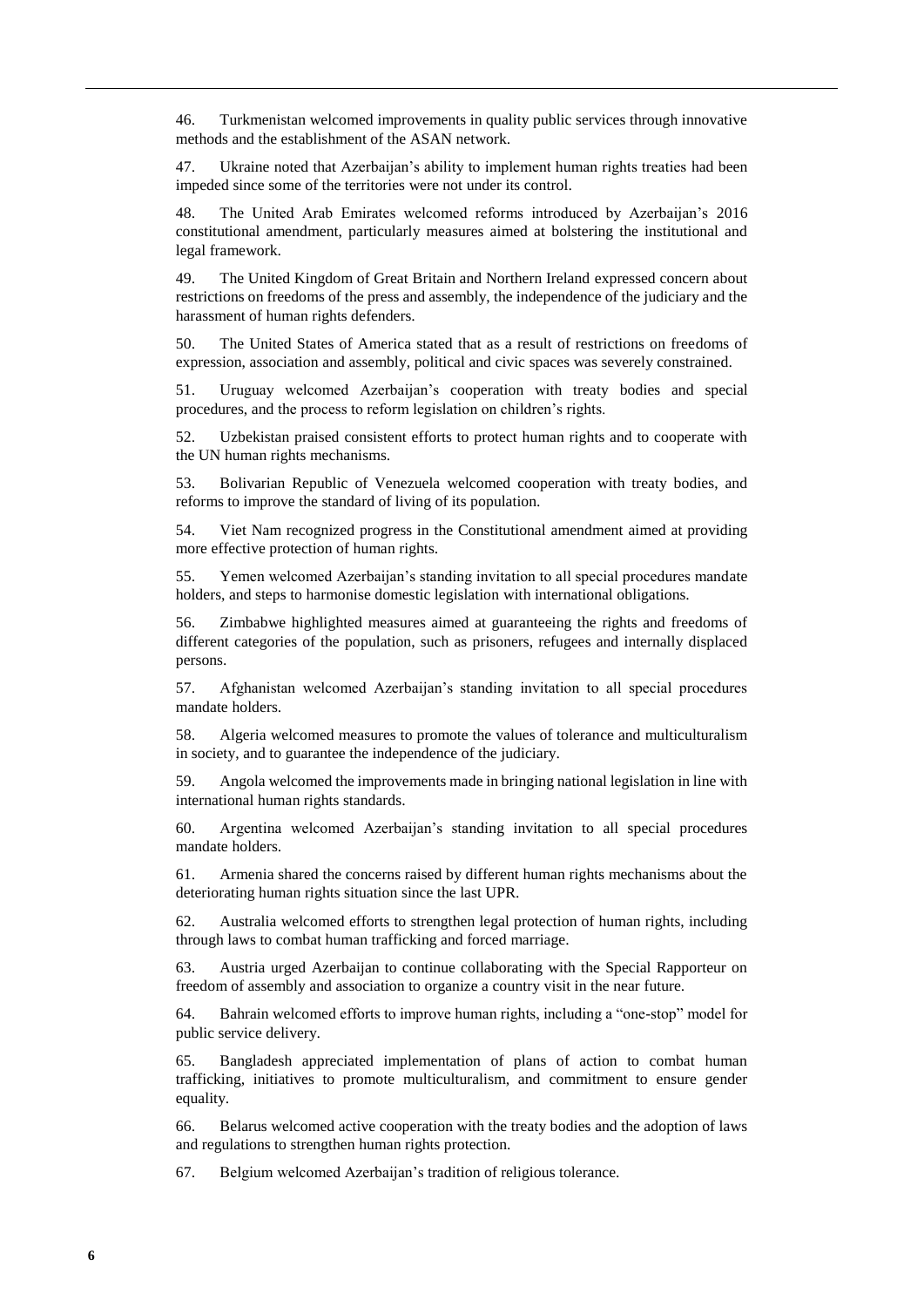68. Plurinational State of Bolivia welcomed advances in drinking water supply and the increase in public investment in health and education.

69. Bosnia and Herzegovina welcomed Azerbaijan's standing invitation to special procedures. It expressed concern about underrepresentation of women in political and public life.

70. Brazil expressed concern about the alleged violations of the right to freedom of expression, peaceful assembly and association.

71. Brunei Darussalam commended Azerbaijan on the programme for the development of inclusive education for persons with disabilities, and acknowledged measures to improve the health care system.

72. Bulgaria noted consistent policy measures to guarantee equality between women and men, the rights of the child, and the rights of persons with disabilities.

73. Burundi welcomed the National Action Plan for the Improvement of the Protection of Human Rights and Fundamental Freedoms.

74. Cambodia welcomed achievements of the socio-economic development plan.

75. Canada encouraged Azerbaijan to strengthen protections for civil society, women and LGBTI people, and expressed concern about the administrative burden on NGOs.

76. Chile welcomed Azerbaijan's ratification of treaties. It expressed concern about limitations to freedom of association, despite recommendations accepted during the previous cycle UPR.

77. China welcomed efforts and achievements in promoting and protecting human rights.

78. Cote d'Ivoire urged Azerbaijan to strengthen its legislative framework to ensure the full enjoyment of human rights, especially for women, children, persons with disabilities and migrants.

79. Croatia welcomed the approval of the State Programme for the Development of Inclusive Education for Persons with Disabilities 2018-2024.

80. Cuba highlighted measures to guarantee the independence of the judiciary and to improve the functioning of the courts and judicial infrastructure.

81. Cyprus remained deeply concerned about the challenges and restrictions faced by journalists, human rights defenders and youth activists.

82. Czechia acknowledged the religious tolerance and cooperative approach towards international observes during the 2018 presidential elections.

83. The Democratic People's Republic of Korea commended Azerbaijan on its progress in international cooperation and promotion of human rights of its citizens.

84. Djibouti welcomed the ratification of the Protocol amending the Convention for the Protection of Human Rights and Freedoms and the Additional Protocol to the Criminal Law Convention on Corruption.

85. Ecuador welcomed Azerbaijan's excellent reporting records to treaty bodies, and its leadership in the promotion of transparent, accountable and efficient public services.

86. Egypt welcomed Azerbaijan's cooperation with international human rights mechanisms and its efforts to enhance the independence of the judiciary.

87. Estonia acknowledged Azerbaijan's increased cooperation with the UN human rights system encouraging further steps for free expression.

88. France made recommendations.

89. Gabon welcomed efforts to promote gender equality and to combat domestic violence, and to create assistance centres for victims of domestic violence.

90. Georgia welcomed the ratification of international legal instruments and steps to issue standing invitation to all Special Procedures.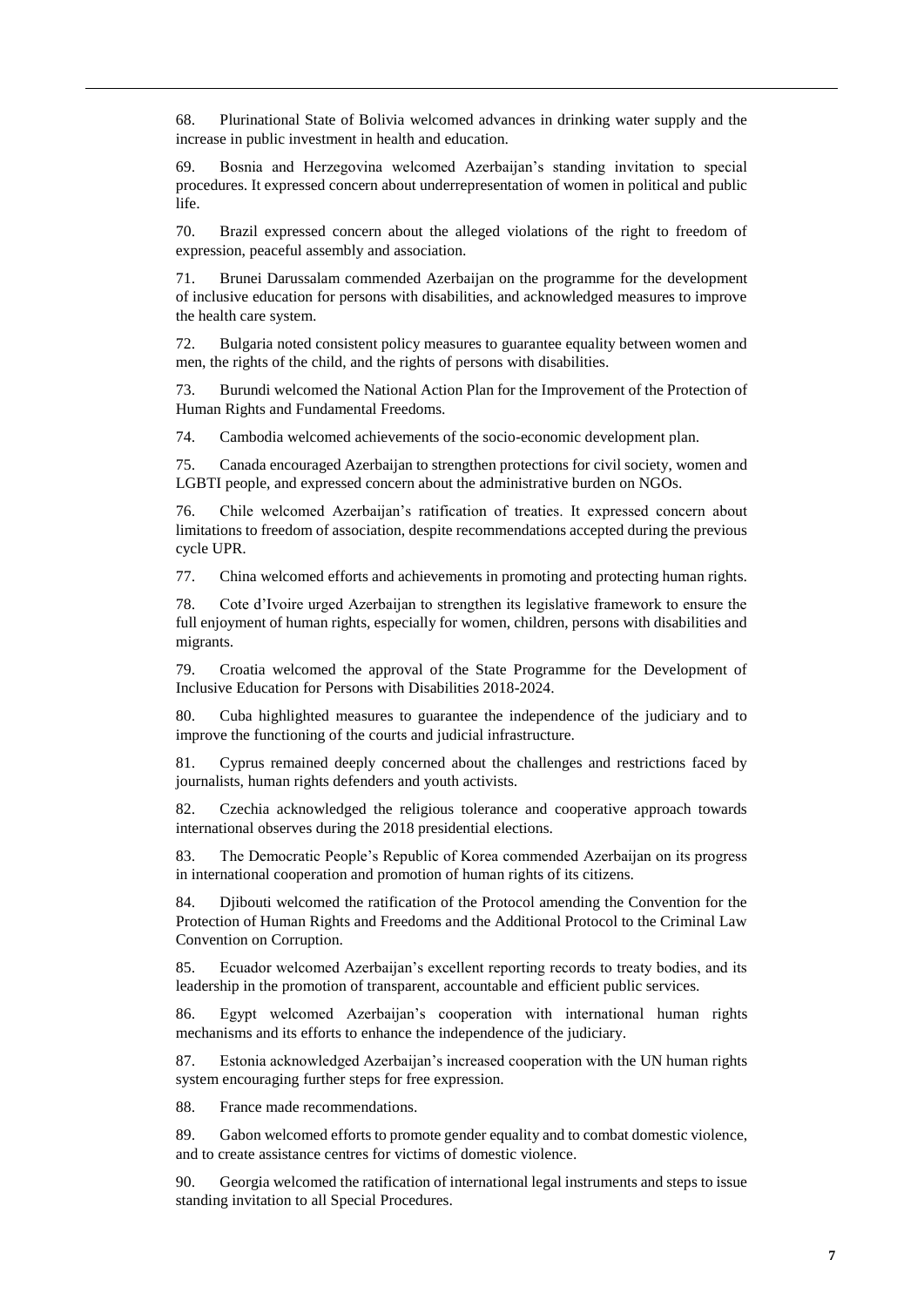100. Germany welcomed efforts to improve the socio-economic conditions of internally displaced persons, and remained concerned about ongoing repression against civil society.

101. Ghana welcomed efforts to promote and protect human rights and fundamental freedoms encouraging it to continue with positive initiatives.

102. Greece noted some positive steps taken by Azerbaijan, including the country visits of special rapporteurs during the period under review.

103. Honduras welcomed actions to reduce poverty, and progress in the area of education, in particular for women and girls.

104. Hungary called upon the Government to continue to combat human trafficking.

105. Iceland welcomed the reform to the education system and took positive note of the growth in literacy rate.

106. India appreciated measures to improve health care facilities, and welcomed efforts to ensure gender parity in secondary and tertiary education of women and girls.

107. Indonesia welcomed initiatives to ensure employment, housing and education of all people, and efforts to address domestic violence and to protect children's rights.

Islamic Republic of Iran welcomed the raising of public awareness and the launching of training courses on human rights for officials and professionals.

109. Iraq praised Azerbaijan's efforts to harmonise national laws with its international obligations, and welcomed the standing invitation for special procedures mandate holders.

110. Ireland remained concerned that legislation governing the functioning of civil society remains unduly restrictive.

111. Italy welcomed Azerbaijan's commitment to promoting peaceful coexistence of persons belonging to different religions.

112. Jordan welcomed efforts to implement the Sustainable Development Goals and align them with its national reports

113. Kazakhstan appreciated measures to combat human trafficking, to strengthen social policies, and to modernize the judicial and penitentiary systems.

Kenya called on Azerbaijan to improve conditions of migrants and asylum seekers, internally displaced persons and minorities by facilitating access to education, labour, housing and health, and to improve children's rights by eliminating child marriages.

115. Kuwait welcomed Azerbaijan's commitment to the promotion of human rights and sustainable development, which are necessary to improve human conditions.

116. Kyrgyzstan praised achievements in the socio-economic area and legislative measures, including changes in the Constitution.

117. The Lao People's Democratic Republic welcomed efforts to establish the Women's Association for Rational Development.

118. Lebanon welcomed efforts to comply with its international obligations, as well as cooperation with international human rights mechanisms.

119. Libya positively noted the achievements made, particularly the ratification of a number of international treaties.

120. Malaysia welcomed Azerbaijan's efforts in domesticating ratified human rights conventions into its national legislation, and in combating human trafficking.

121. The Maldives welcomed efforts for the socioeconomic development of the country.

122. Mexico acknowledged progress in implementing UPR recommendations, in particular the Constitution's amendments and the Law on Public Participation.

123. Montenegro called upon Azerbaijan to undertaken additional measures for introducing a human rights-based model of disability.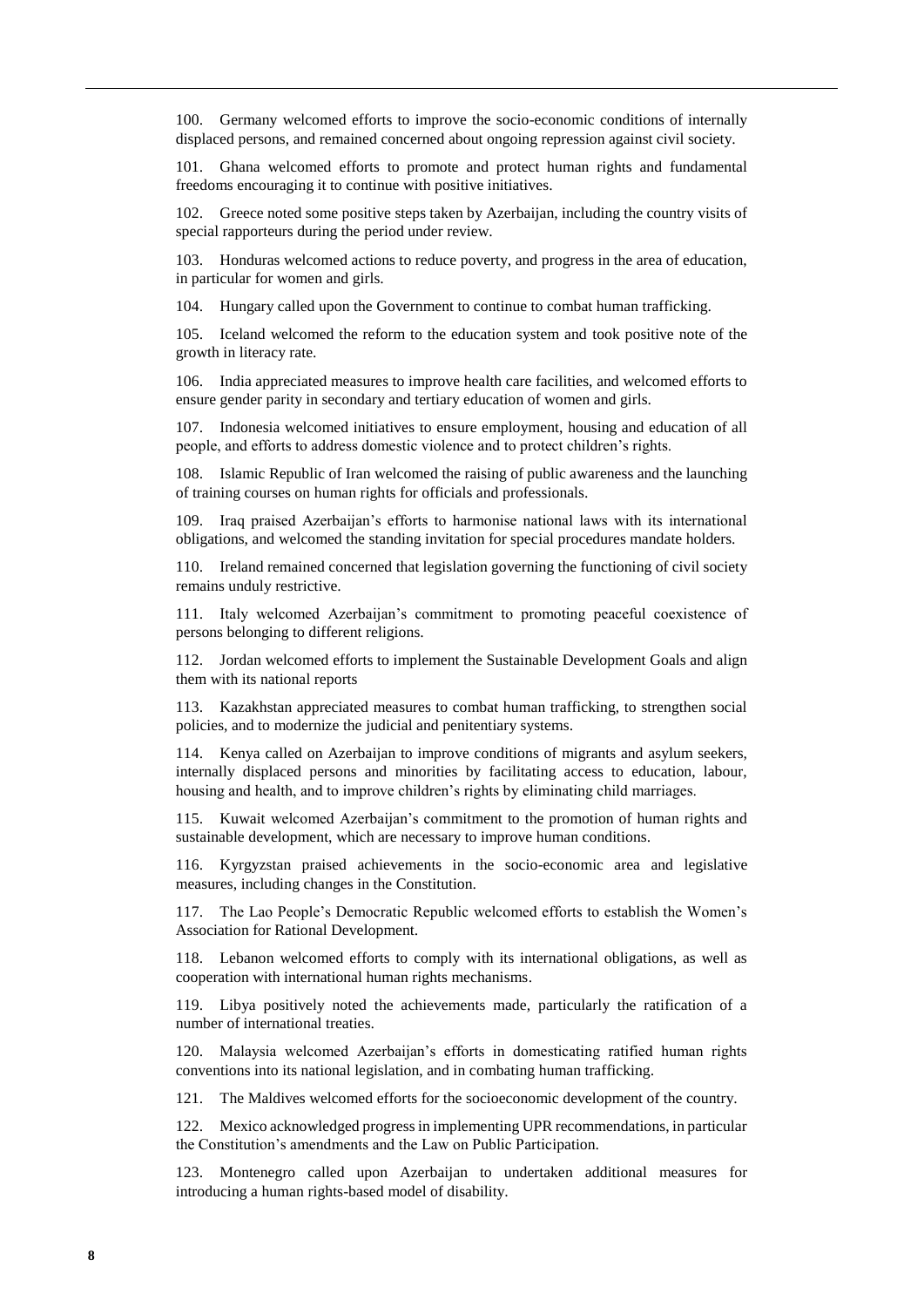124. Morocco welcomed efforts to fight corruption, including the establishment of a national plan of action for open government.

125. Myanmar welcomed steps to fulfil international rights obligations. It expressed concern about reports of repression against civil society.

126. Namibia commended Azerbaijan on the referendum, which led to the strengthening of constitutional protection of human rights and fundamental freedoms.

127. Nepal welcomed the achievement of economic development and subsequent promotion of social and economic rights.

128. The Netherlands encouraged Azerbaijan to take additional steps to strengthen human rights and the rule of law, including ensuring for freedom of expression by enhancing the protection of journalists and human rights defenders.

129. Nigeria welcomed efforts to improve anti-corruption legislation and the National Action Plan to Combat Human Trafficking.

130. Norway expressed deep concerns about additional restrictions placed on civil society since the last UPR.

131. Pakistan appreciated efforts to ensure the welfare of the internally displaced persons and refugees resulted from the Azerbaijan-Armenian conflict.

132. Panama highlighted the establishment of an inter-governmental group to draft the 3rd national report with the participation of civil society.

133. Paraguay welcomed Azerbaijan's ratification and reporting records, and the law on domestic violence. It expressed concern about the terminology "illegal migrants."

134. Peru recognized advances in the fight against poverty, and efforts to modernize the judicial system and to change the approach of the functionaries towards children in conflict with the law.

135. The Philippines welcomed the Migration Code and the Preschool Education Act. It also appreciated efforts to institutionalize a centralized national child database.

136. Portugal welcomed efforts to combat human trafficking, and the establishment of a protection mechanism for unaccompanied children seeking asylum.

137. Qatar appreciated legislative measures to enhance the national legal framework, and its cooperation with special procedures mandate holders.

138. The Republic of Korea welcomed initiatives aimed at enhancing the accessibility of courts and the efficiency of the administration of justice.

139. The Republic of Moldova noted the progress made in the justice system reform, increased public spending for education and access to healthcare, and investment in capacitybuilding, human rights education and training.

140. Romania welcomed the standing invitation to all special procedures mandate holders.

141. Costa Rica underscored advances, including cooperation with the treaty bodies and with special procedures.

142. Azerbaijan reiterated its commitment to democracy, human rights and fundamental freedoms. It presented the electronic court system that is in the process of development. The Bar Association has been reformed to ensure the independence and quality of legal services. Azerbaijan actively cooperates with the Council of Europe and the UN on combating torture, and applies zero tolerance policy for incidents of torture which create criminal liability.

143. Azerbaijan stressed that it respects the commitments under the European Court of Human Rights. Where the European Court finds violation of individuals' human rights by virtue of final decision of national courts, those decisions are to be reviewed, in accordance with national legislation. In 2015 the European Court delivered judgment in case of Azerbaijan IDPs against Armenia, which confirmed the fact of ongoing occupation of significant part of territory of Azerbaijan by Armenia. The judgment has not been executed yet. Promotion of rights of national minorities is also among the main priorities of the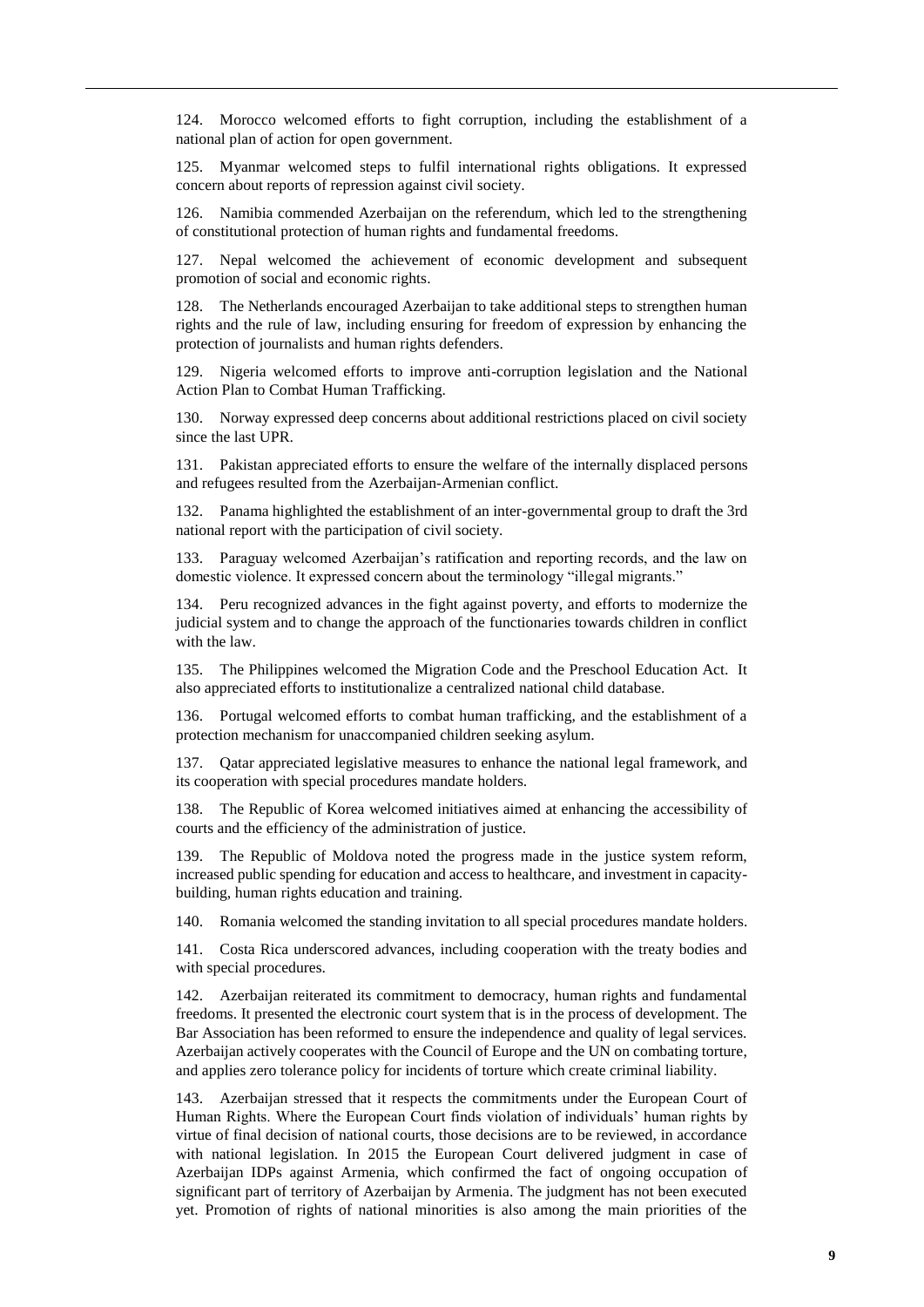Government. Among other means, there are TV and Radio programmes broadcasted in minority languages, including Armenian.

144. Azerbaijan emphasized that over last 15 years, extreme poverty had been eliminated and absolute poverty had decreased to 5.4%. GDP has grown by 3.2 times, gross income of population by 9.8 times, unemployment was reduced to 5%. Regional development programmes concentrate mainly on rural areas. 8,000 km of roads, 300 bridges and tunnels, 52 km of gas pipelines for households, 8,000 schools, 300 kindergartens, 451 hospitals were constructed and renovated. 487 rural settlements with 700.000 population gained access to clean water.

145. Azerbaijan noted the Draft Law on disabilities, which has been elaborated and will be adopted by the Parliament soon. Azerbaijan uses international classification of diseases in identification of disabilities.

146. Azerbaijan stated that all conditions for unhindered communication with human rights defenders had been created for persons in detention. The State had guaranteed the right to peaceful assembly and association and had not interfered in any demonstrations as long as they comply with Law.

147. Azerbaijan also noted that in 2017, 148 cases of human trafficking were identified. 47 children in detention were under constant monitoring. Computer based learning opportunities are organized for them for their future reintegration.

## **II. Conclusions and/or recommendations**

**148. The recommendations listed below have been examined by Azerbaijan and enjoy the support of Azerbaijan:**

148.1 **Maintain positive dynamics of ratifying international human rights treaties (Bangladesh);**

148.2 **Continue to align national human rights legislation with international human rights standards in this area (Cuba);**

148.3 **Harmonize national legislation in conformity with the international treaties that Azerbaijan has acceded to (Egypt);**

148.4 **Continue to bring national human rights legislation in line with international human rights standards (Jordan);**

148.5 **Establish a national mechanism for coordination, implementation, reporting and follow-up of human rights issues in line with elements identified in the OHCHR Study/Guide of 2016 concerning NMRFs (Portugal);**

148.6 **Strengthen national mechanisms for follow-up to the implementation of international human rights recommendations received by the State, through the establishment of a broad inter-institutional mechanism (Paraguay);**

148.7 **Adopt an open, merit-based process when selecting national candidates for UN Treaty Body elections (United Kingdom of Great Britain and Northern Ireland);**

148.8 **Extend an invitation to the Special Rapporteur on human rights obligations relating to the enjoyment of a safe, clean, healthy and sustainable environment (Costa Rica);**

148.9 **Continue efforts to implement accepted recommendations relating to combating torture and other forms of cruel treatment (Lebanon);**

148.10 **Continue cooperating with the Human Rights Council mechanisms (Sudan);**

148.11 **Continue its efforts to promote and protect human rights in collaboration with the Human Rights Council and the Office of the High**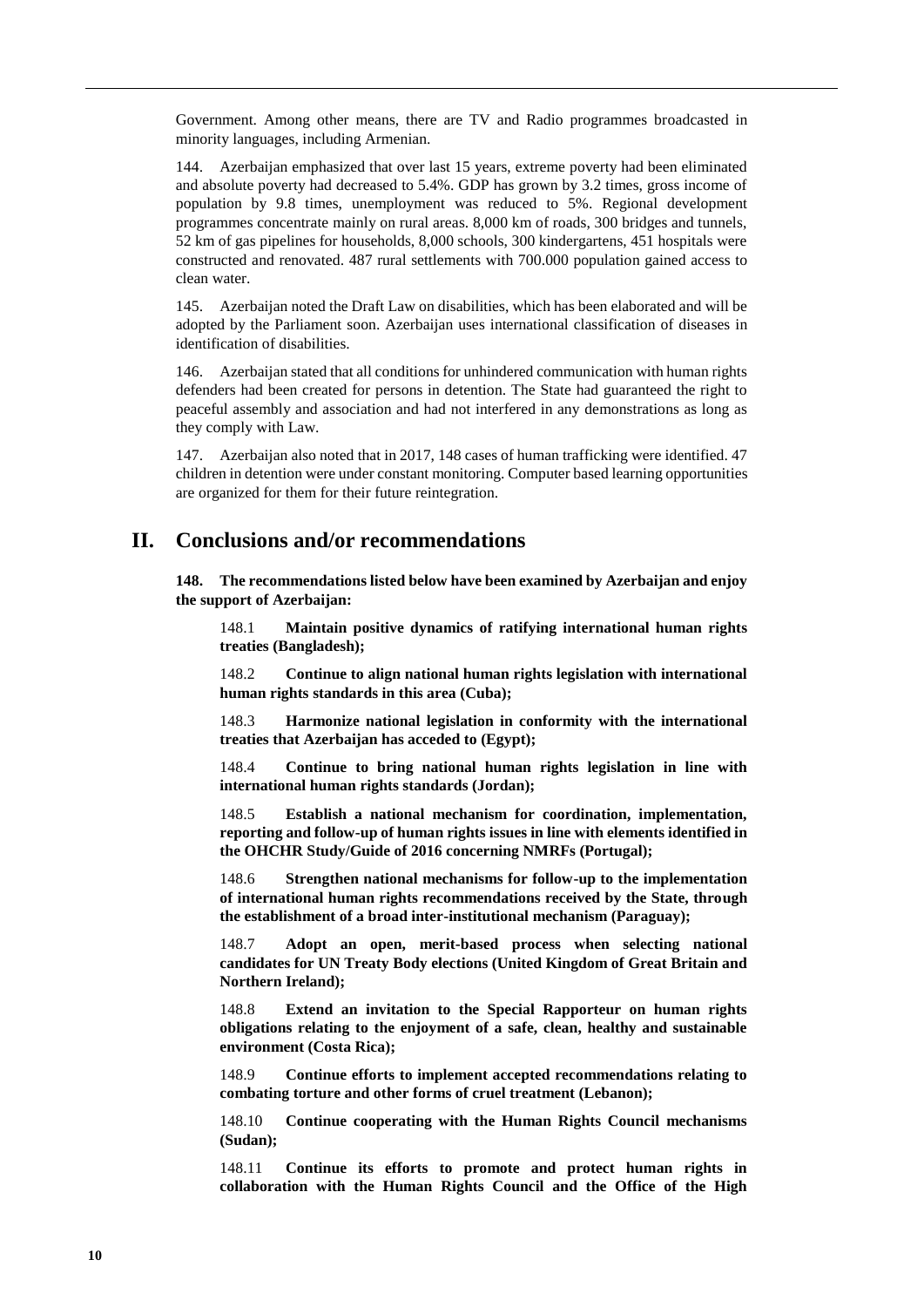**Commissioner for Human Rights, on the basis of the needs identified by Azerbaijan (Tajikistan);**

148.12 **Continue active engagement with United Nations human rights mechanisms (Viet Nam);**

148.13 **Fully cooperate with, respond to, and follow the recommendations of the UN High Commissioner for Human Rights, the Human Rights Council, the Convention against Torture and Other Cruel, Inhuman or Degrading Treatment or Punishment and all Human Rights Council special procedure mandate holders (Greece);**

148.14 **Share with the others, national best practices of the peaceful coexistence (Islamic Republic of Iran);**

148.15 **Share best national practices of peaceful coexistence of different religions and confessions (Iraq);**

148.16 **Maintain and further continue its valuable contributions for strengthening inter-civilizational and intercultural dialogue (Kazakhstan);**

148.17 **Continue measures to strengthen capacity of national human rights protection mechanisms (Uzbekistan);**

148.18 **Increase and extend to all public service sectors training on the protection of the rights of persons in situation of human mobility (Ecuador);**

148.19 **Continue to improve national legislation and to strengthen corresponding institutions, ensuring the rights of women and children (Belarus);**

148.20 **Continue taking effective measures to better promote and protect the rights of women and children in the country (Kazakhstan);**

148.21 **Create conditions and secure adequate resources for the Ombudsman's Office to develop its full capacity and fulfil its mandate (Slovakia);**

148.22 **Reform the Ombudsman institution to maintain A status according to the Paris Principles relating to the Status of National Institutions (Germany);**

148.23 **Continue to strengthen the office of the Commissioner for Human Rights including enhanced resource allocation (Sri Lanka);**

148.24 **Craft a comprehensive, long-term National Action Plan that would encompass all government efforts to promote and protect human rights of its people (Philippines);**

148.25 **Consider adopting a National Action Plan to promote all women's rights (Namibia);**

148.26 **Continue efforts to develop education system on human rights (Uzbekistan);**

148.27 **Continue efforts in the field of human rights education and training (Morocco);**

148.28 **Provide training to law enforcement, the judiciary and other stakeholders on handling cases of violence against women and ensure all cases are promptly and thoroughly investigated (Canada);**

148.29 **Continue making available professional training programmes for government employees and legal workers to increase human rights education (Egypt);**

148.30 **Continue efforts to achieve gender equality, particularly in the labour market (Tunisia);**

148.31 **Comprehensively implement the existing national legislation prohibiting gender discrimination (India);**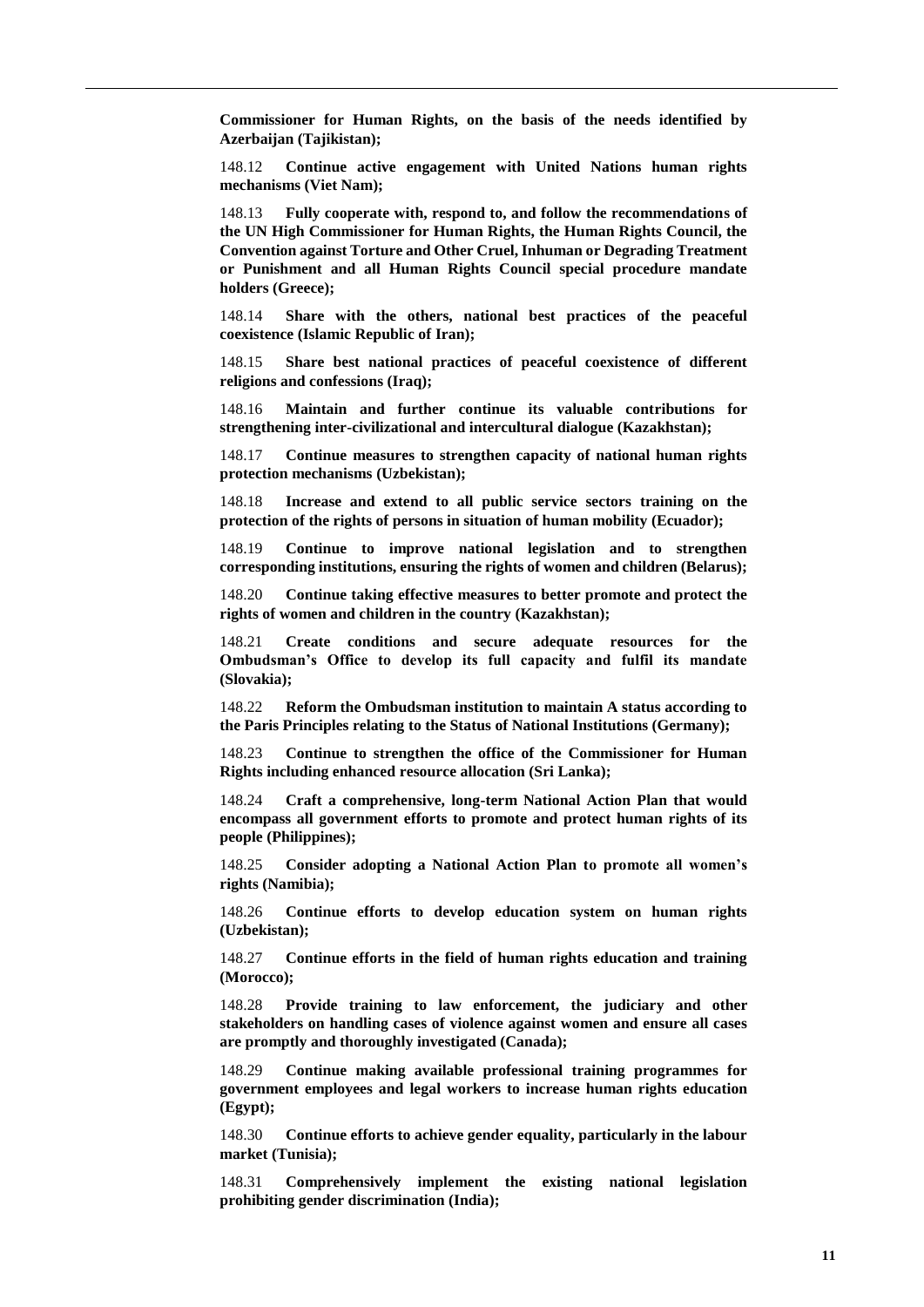148.32 **Maintain the positive dynamics of gender equality in the public service recruitment process (Pakistan);**

148.33 **Strengthen the national legal framework against all forms of discrimination based on disability. (Algeria);**

148.34 **Take appropriate steps to counter racial discrimination, including by introducing a definition of racial discrimination in national legislation (Namibia);**

148.35 **Continue promoting capacity-building activities aimed at harmonizing national institutions in line with the SDGs, particularly Goal 16 (United Arab Emirates);**

148.36 **Further SDGs-centric approach deployed by the Government in undertaking measures designed to advance the promotion and protection of human rights (Viet Nam);**

148.37 **Enhance the role of women in strengthening democracy and ensuring sustainable development (Bahrain);**

148.38 **Continue enhancing the role of women in strengthening democracy and ensuring sustainable development (Bangladesh);**

148.39 **Further SDG-centric approach deployed by the Government in undertaking the measures designated to advance the promotion and protection of human rights (Bangladesh);**

148.40 **Further SDG-centric approach in undertaking measures to advance the realization of the rights to education for its people (Indonesia);**

148.41 **Maintain economic development dynamics with a view to improving the well-being of the population (Islamic Republic of Iran);**

148.42 **Continue efforts to promote human rights through programs aimed at achieving the Sustainable Development Goals (Kuwait);**

148.43 **Further SDG-centric approach deployed by the Government in undertaking the measures designed to advance the promotion and protection of human rights (Maldives);**

148.44 **Further SDG-centric approach deployed by the Government in undertaking the measures designed to advance the promotion and protection of human rights (Pakistan);**

148.45 **Continue efforts to improve the quality of education in the public schools while implementing the SDGs (Bolivarian Republic of Venezuela);**

148.46 **Take further steps to implement the United Nations Guiding Principles on Business and Human Rights, taking into account the recommendations from the Working Group on Business and Human Rights (Thailand);**

148.47 **Prohibit corporal punishment against children and promote nonviolent alternatives as disciplinary measures (Uruguay);**

148.48 **Revise current legislation in order to explicitly prohibit corporal punishment of children in all settings, including at home (Montenegro);**

148.49 **Ensure the implementation of the Presidential Decree on the improvement of penitentiary system, in particular the part on the renovation of infrastructure, enhancement of the control over conditions of detention and prevention of potential cases of corruption (Russian Federation);**

148.50 **Improve conditions in prisons and detention centres, and ensure necessary access to medical care for inmates (Czechia);**

148.51 **Continue efforts to combat human trafficking and to protect and support victims, particularly women and children (Tunisia);**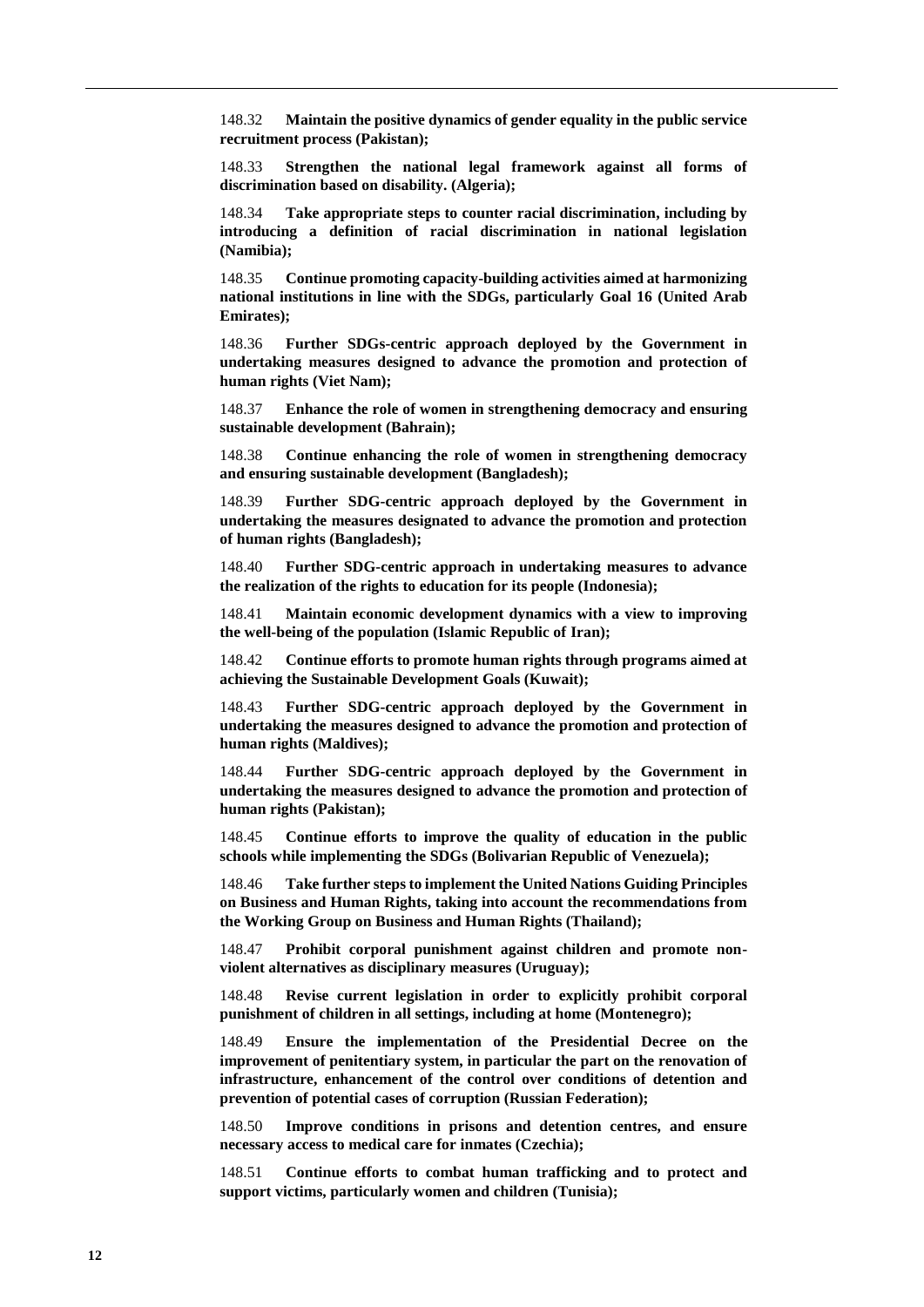148.52 **Carry on efforts to enable tangible progress in combating trafficking in persons (Turkmenistan);**

148.53 **Pay special attention to women and children in terms of trafficking (Ukraine);**

148.54 **Work towards ending all forms of human trafficking, including by developing a new National Action Plan for Combating Trafficking in Human Beings (United Kingdom of Great Britain and Northern Ireland);**

148.55 **Intensify actions to prevent and to fight trafficking for the purpose of labour exploitation (Angola);**

148.56 **Continue efforts to combat trafficking in human beings, particularly the exploitation of children and women, by strengthening the fight against traffickers (Djibouti);**

148.57 **Continue with ongoing efforts to combat trafficking of women and girls for sexual exploitation and forced labour (Ghana);**

148.58 **Continue efforts to prevent and combat trafficking of persons for the purpose of labour exploitation (Islamic Republic of Iran);**

148.59 **Continue efforts to combat human trafficking (Iraq);**

148.60 **Strengthen efforts to combat human trafficking and to protect and assist the victims of human trafficking, particularly children (Lebanon);**

148.61 **Take all necessary steps to eliminate human trafficking and strengthen measures to provide necessary assistance to victims of trafficking by facilitating their reintegration into society (Malaysia);**

148.62 **Continue to intensify efforts to combat and address human trafficking, including by revising the legal definition of "vulnerable individuals" under the Law on Trafficking in Persons and increasing number of shelters available to victims of trafficking (Namibia);**

148.63 **Sustain its efforts in combating human trafficking as well as safeguard the rights of migrant workers (Nigeria);**

148.64 **Apply all legislative, administrative and other measures to combat trafficking in persons (Panama);**

148.65 **Continue and intensify its efforts on behalf of children and women generally, to ensure their safety in the domestic environment and to remove any obstacles to their education, development and access to equal opportunities (Tajikistan);**

148.66 **Take further steps to afford all persons deprived of their liberty with all fundamental legal safeguards from the very outset of their detention (Hungary);**

148.67 **Further increase action aimed at ensuring the promotion of freedom of religion for all confessions throughout the country (Italy);**

148.68 **Continue its work to develop the freedom of speech, to support independence of the media, to boost professionalism of journalists and to strengthen their social protection (Russian Federation);**

148.69 **Continue to take measures to grantee the freedom of association and to engage closely with civil society in upholding human rights protection (Myanmar);**

148.70 **Respect the right of lawyers (France);**

148.71 **Continue taking further steps for the strengthening of juridical system (Tajikistan);**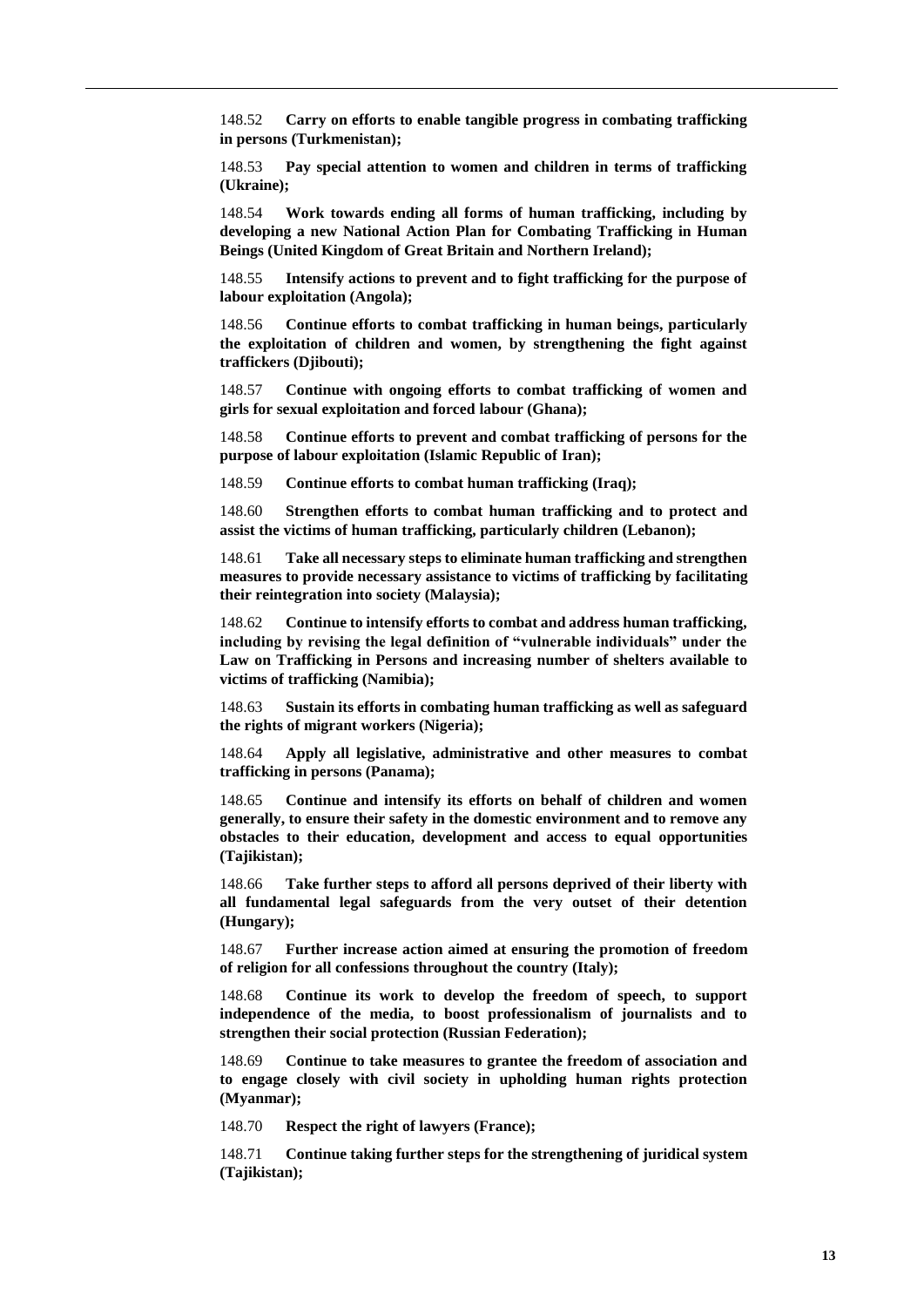148.72 **Expand application of modern information technologies and innovations in the justice system (Belarus);**

148.73 **Ensure the independence, impartiality and transparency of the judicial system, and improve access to justice (France);**

148.74 **Increase the use of technological and electronic innovations in the provision of government services (Qatar);**

148.75 **Continue efforts to implement the National Plan to Eradicate Corruption 2016 – 2018 (Tunisia);**

148.76 **Continue its ongoing efforts to enhance the transparent and efficient nature of the State Agency for Public Services and Social Innovations (Turkey);**

148.77 **Continue progress in combating corruption through the use of innovative approaches (United Arab Emirates);**

148.78 **Intensify efforts to eradicate corruption (Bahrain);**

148.79 **Continue to enhance transparency in public entities and to strengthen its legal and policy framework to eradicate corruption in the public sector (Singapore);**

148.80 **Continue to share best national practices for the provision of public services through a single window model, in order for them to be subsequently replicated (Cuba);**

148.81 **Maintain the progress achieved in eliminating corruption at the national level (Iraq);**

148.82 **Continue to use technological innovation to promote public legal services (Kuwait);**

148.83 **Continue with its efforts in combating corruption and other related economic crimes (Nigeria);**

148.84 **Further strengthen its on-going judicial reform process through smart technology and awareness programme for law enforcement staff (Myanmar);**

148.85 **Ensure that any allegations of torture are investigated effectively, independently and impartially (Switzerland);**

148.86 **Continue efforts to fight corruption at the national level (Morocco);**

148.87 **In line with the Human Rights Committee, take specific measures for the exercise of political participation in plural and competitive elections (Costa Rica);**

148.88 **Continue efforts for the promotion and protection of civil, economic and cultural rights (Yemen);**

148.89 **Strengthen ongoing initiatives aimed to improve the economic and social welfare of its citizens, in particular health and education (Sri Lanka);**

148.90 **Continue measures to improve equitable enjoyment of socio-economic rights by vulnerable and marginalized communities (Nepal);**

148.91 **Continue to promote economic and social sustainable development, raise people's standard of living and lay a solid foundation for the enjoyment of all human rights by its people (China);**

148.92 **Continue efforts to implement the national program for social and economic development (Libya);**

148.93 **Continue to strengthen social security measures to provide assistance for low income families (China);**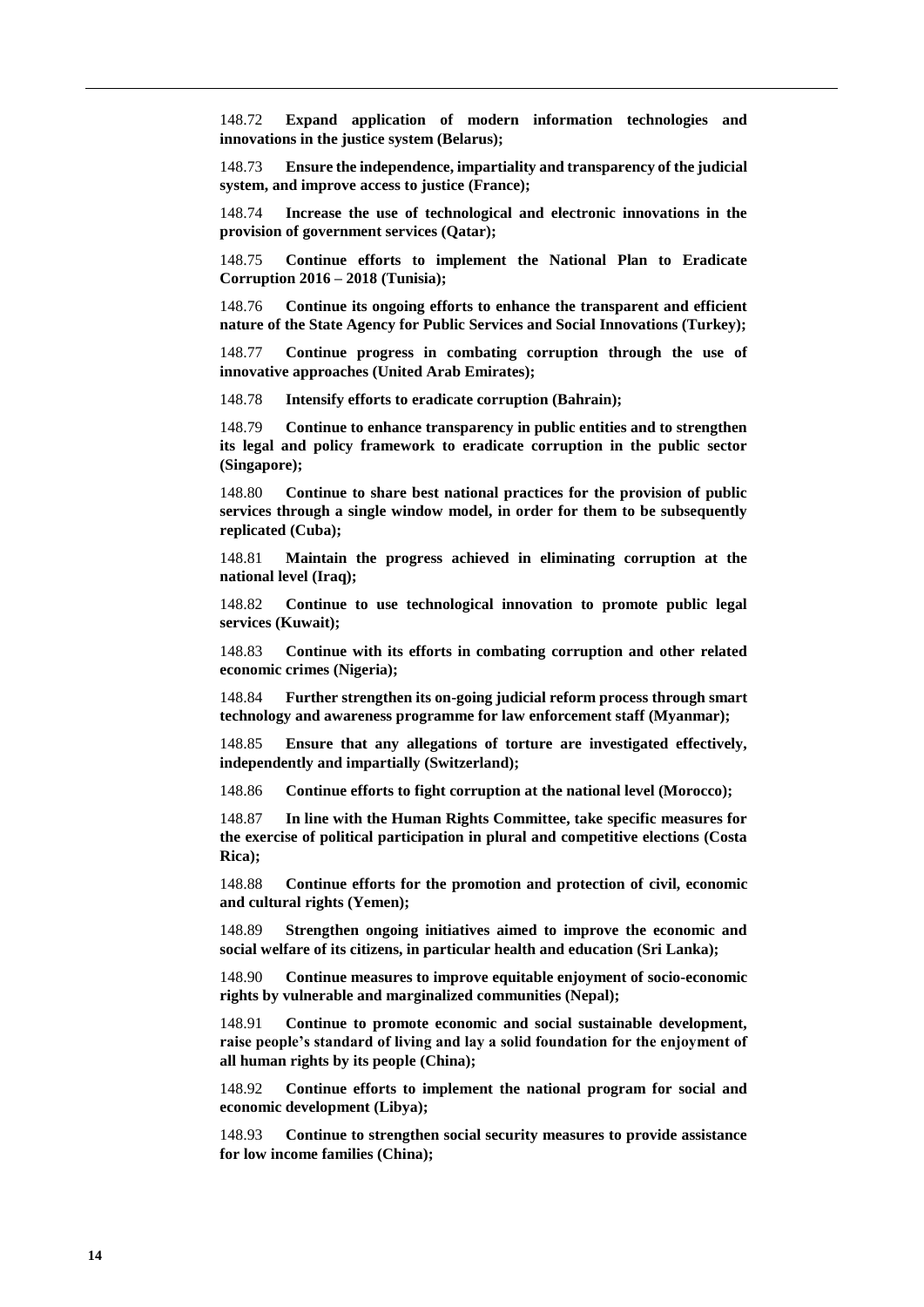148.94 **Continue its efforts to combat poverty, especially among the most disadvantaged and marginalized members of the population, and reduce disparities between the capital and rural areas (State of Palestine);**

148.95 **Continue to strengthen its successful social programmes in the fight against poverty and social exclusion (Bolivarian Republic of Venezuela);**

148.96 **Continue efforts aimed at strengthening social policy and poverty eradication (Saudi Arabia);**

148.97 **Continue strengthening poverty reduction policies in rural areas, including through measures to strengthen small sustainable agriculture (Plurinational State of Bolivia);**

148.98 **Adopt a national policy on employment for young people, in particular for young people in rural areas (Honduras);**

148.99 **Reinforce the implementation of the Action Program on Protection of Mother and Child Health to ensure a reduction on high prevalence of maternal and infant deaths (Angola);**

148.100 **Continue its efforts to further improve the access to, and the quality of health care services (Brunei Darussalam);**

148.101 **Continue its efforts to improve the health care facilities in rural areas in collaboration with relevant UN agencies (Democratic People's Republic of Korea);**

148.102 **Increase easy access to health care services, ensure adequate budget for health expenditure, improve health care infrastructure, and promote skills of health service providers (India);**

148.103 **Continue to implement the program of action on the protection of women's and children's health and to ensure that all programs related to maternal and child health are extended to rural areas (Kyrgyzstan);**

148.104 **Adopt promptly the bill on reproductive health and family planning (Uruguay);**

148.105 **Ensure women's decision-making powers concerning their health status and the use of abortion for family planning (Iceland);**

148.106 **Ensure that school-age children, including foreigners, have the right to education. (Algeria);**

148.107 **Continue to invest in state spending on public education, in particular in the rural areas to promote equal access to education (Singapore);**

148.108 **Continue efforts aimed at protection and promotion of women's rights through relevant strategies, action plans and campaigns (Georgia);**

148.109 **Continue enhancing the role of women in strengthening democracy and ensuring sustainable development (Turkmenistan);**

148.110 **Continue assistance and promotion on women's empowerment both in the public and private sectors (Lao People's Democratic Republic);**

148.111 **Continue to take systematic and coherent measures to raise awareness of and combat discrimination against women (Romania);**

148.112 **Enhance efforts to address patriarchal attitudes and gender stereotypes through strengthened implementation of relevant laws and policies (Rwanda);**

148.113 **Increase efforts to eliminate violent and discriminatory practices against women, specially addressing the issue of selective abortions based on the sex of the foetus (Uruguay);**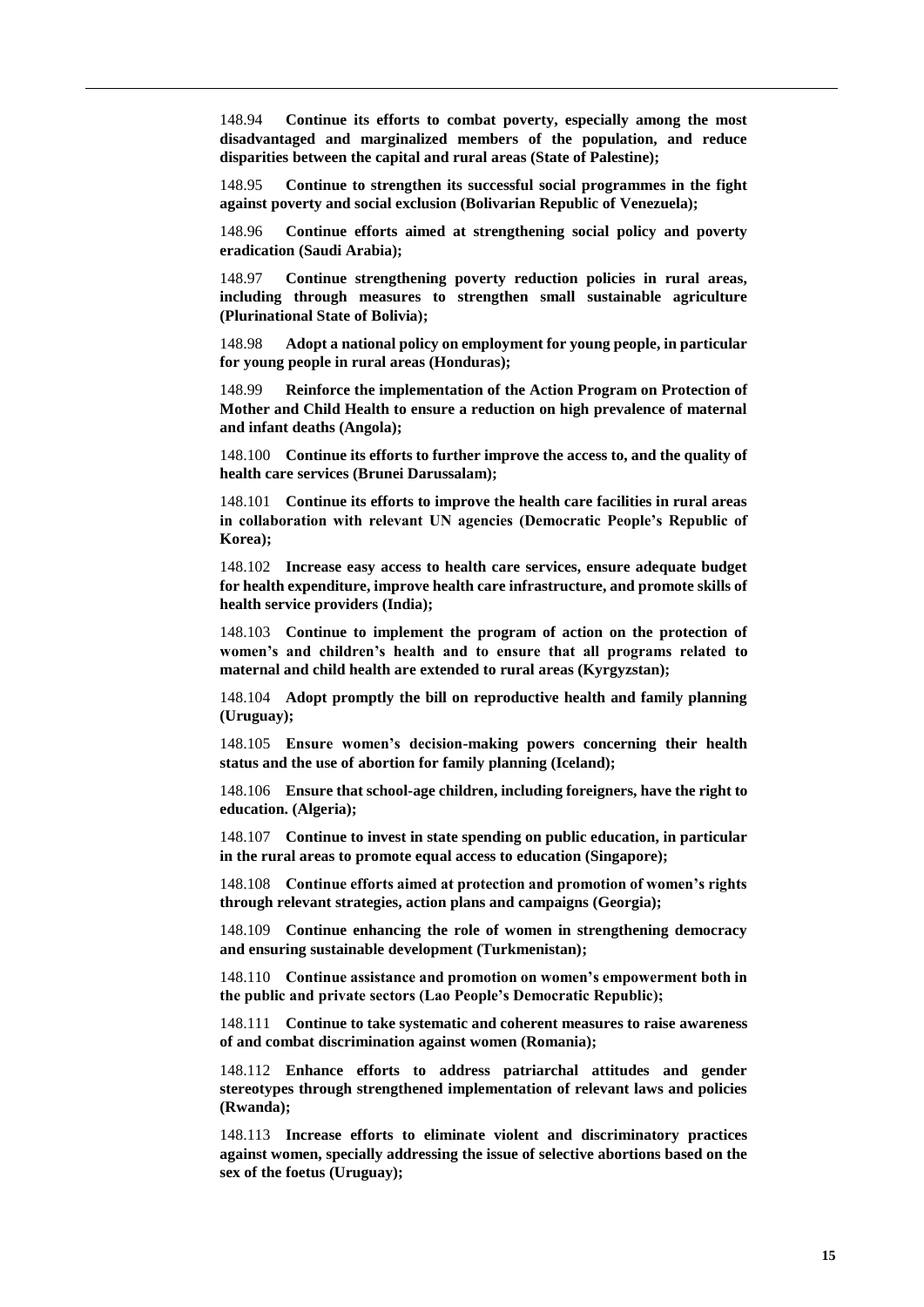148.114 **Strengthen existing measures to raise awareness of and combat discrimination against women (Zimbabwe);**

148.115 **Continue to take systematic and coherent measures to raise awareness and combat discrimination against women (Lao People's Democratic Republic);**

148.116 **Continue efforts to enhance gender parity and promote nondiscrimination of women in all spheres (Sri Lanka);**

148.117 **Continue undertaking measures to combat violence against women, including by conducting awareness campaigns on the negative impact of genderbased stereotypes with a view to eliminating them (Republic of Moldova);**

148.118 **Continue and intensify efforts in promoting gender equality and reducing violence against women through systematic and coherent measures (Malaysia);**

148.119 **Take additional measures to promote and protect women's rights, combat domestic violence, and promote gender equality, including legal reforms on gender violence and the development of a national action plan (Brazil);**

148.120 **Increase its efforts to promote and protect the rights of women, fight against domestic violence and promote gender equality (Togo);**

148.121 **Strengthen measures to combat domestic violence and violence against women including through the implementation of legislation to ensure justice for victims (Rwanda);**

148.122 **Continue efforts to ensure women's rights by completing the adoption and implementation of gender equality measures and the fight against domestic violence (Gabon);**

148.123 **Intensify efforts to promote and protect women's rights, with a specific focus on the fight against domestic violence (Italy);**

148.124 **Continue efforts to promote and protect the rights of women, to combat domestic violence and to achieve gender equality (Kyrgyzstan);**

148.125 **Involve women more actively in decision-making process and ensure their full and equal participation in the political and public life (Ukraine);**

148.126 **Strengthen mechanisms to promote the full and effective participation of women in different spheres, thus guaranteeing their effective incorporation into public life (Bosnia and Herzegovina);**

148.127 **Step up efforts to strengthen the role of women in political and socioeconomic development of the country (Bulgaria);**

148.128 **Continue with the work that has allowed greater political participation of women in decision-making positions in recent years (Ecuador);**

148.129 **Strengthen the full participation of women, on an equal footing, in political and public life. (Peru);**

148.130 **Promote more integrated youth and adolescent services, involving multiple agencies, to improve availability of and access to complementary services with a particular focus on access to such services for girls and young women (Republic of Moldova);**

148.131 **Implement the Action Program on Protection of Mother and Child Health, and ensure that all maternal and child health programs cover rural areas (Togo);**

148.132 **Accelerate its legislative reform process aimed at protecting the rights of the child (Zimbabwe);**

148.133 **Include in the Criminal Code provisions expressly prohibiting child pornography (Côte d'Ivoire);**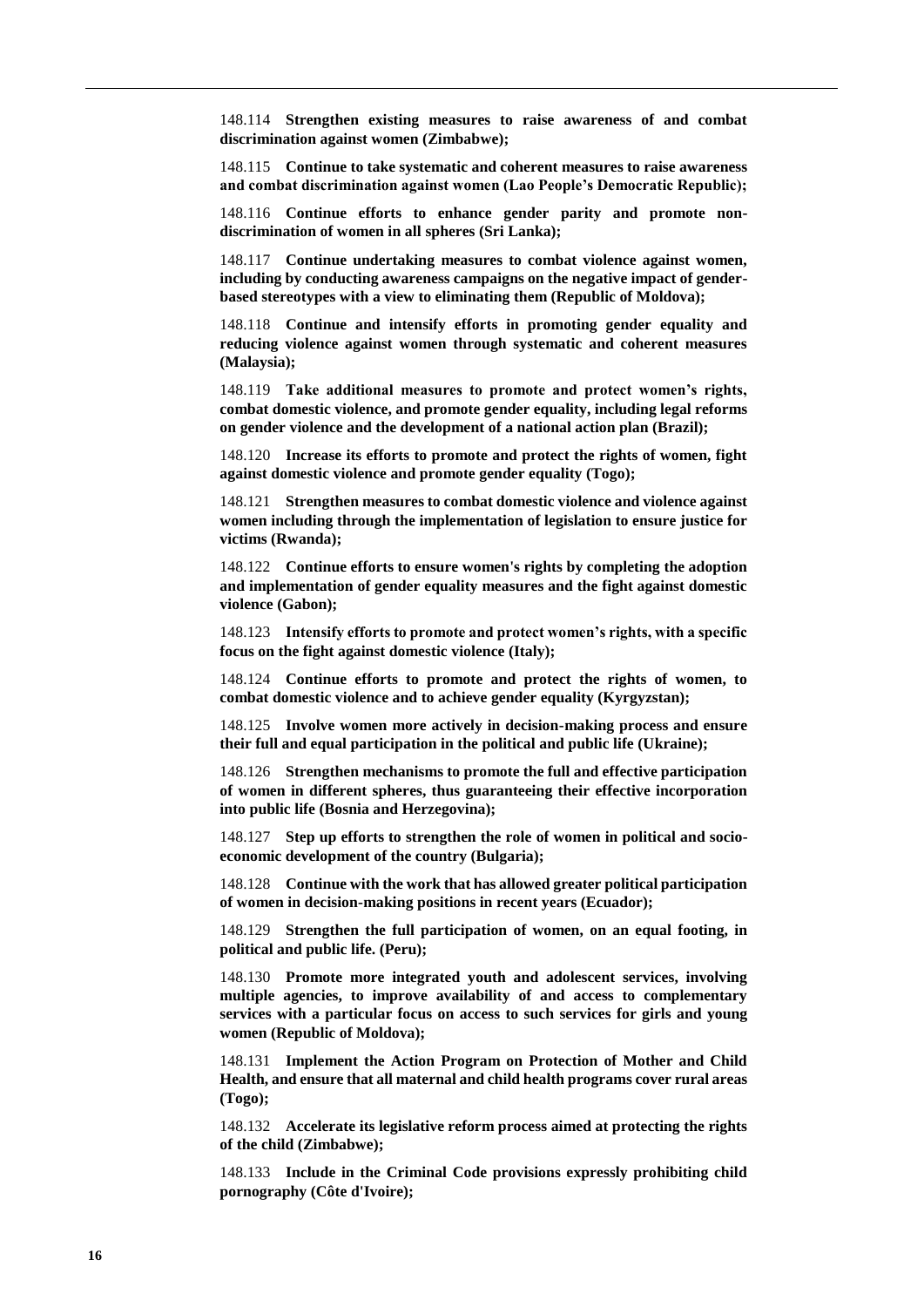148.134 **Ensure the adoption and effective implementation of the draft law on the rights of persons with disabilities (Russian Federation);**

148.135 **Consider adopting laws on the rights of persons with disabilities in line with the general principles of the policies of the government (Sudan);**

148.136 **Expedite the formulation of the law on the rights of persons with disabilities, based on the recommendations from the CRPD Committee and with civil society participation. (Thailand);**

148.137 **Invest additional efforts to comprehensively improve the situation of persons with disabilities and their social inclusion (Serbia);**

148.138 **Ensure that the State Programme for the Development of Inclusive Education for Persons with Disabilities is successfully implemented and to share the experience and best practice with the other Member countries (Brunei Darussalam);**

148.139 **Continue to implement policies to support the inclusion of all persons with disabilities in society and their active participation in community life, and to allocate adequate financial resources for this purpose (Djibouti);**

148.140 **Complete the elaboration and adoption of all legislative and institutional measures for persons with disabilities (Gabon);**

148.141 **Continue its institutional reforms for strengthening the protection of human rights, including by intensifying measures to adopt the bill on the rights of persons with disabilities (Indonesia);**

148.142 **Continue to promote and protect the rights of persons with disabilities (Lao People's Democratic Republic);**

148.143 **Explicitly include in its legislation the prohibition of discrimination on grounds of disabilities (Panama);**

148.144 **Continue implementing programmes and projects aimed at ensuring access to inclusive education for all children with disabilities (Bulgaria);**

148.145 **Disseminate successful national experience to promote intercultural and interreligious dialogue (Belarus);**

148.146 **Continue to strengthen inter-cultural dialogues (Islamic Republic of Iran);**

148.147 **Continue its constructive engagement in ensuring the rights of Azerbaijan IDPs forcefully expelled from the Nagorno-Karabakh region of the Republic of Azerbaijan to return to their native lands. (Turkey);**

148.148 **Maintain positive experience of allocating adequate funds for welfare programmes of the internally displaced persons (Bangladesh);**

148.149 **Maintain positive experience of allocating adequate funds for the welfare programme of the internally displaced persons (Jordan);**

148.150 **Raise the awareness of the efforts undertaken to ensure the rights of IDPs to return to their native lands in safety and dignity (Maldives);**

148.151 **Continue to make every effort to ensure the rights of IDPs to return to their native lands in safety and dignity (Pakistan);**

148.152 **Continue efforts to guarantee equality in access to education with the continuation of the provision of academic scholarships for Internally Displaced Persons (Qatar).**

**149. The following recommendations will be examined by Azerbaijan, which will provide responses in due time, but no later than the thirty-ninth session of the Human Rights Council:**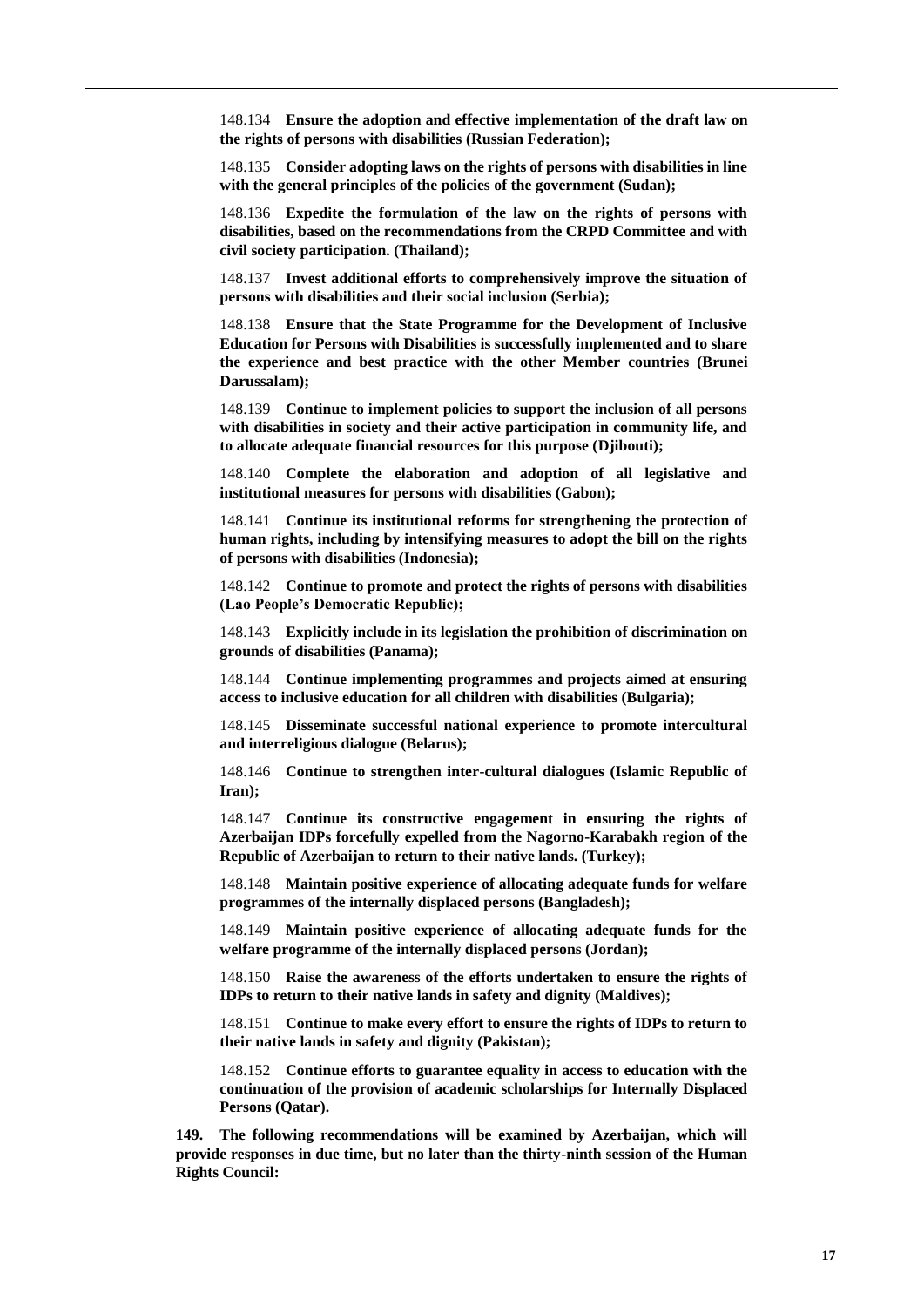149.1 **Ratify the Optional Protocol to the International Covenant on Economic, Social and Cultural Rights (Portugal; Spain);**

149.2 **Ratify the Optional Protocol to the Convention on the Rights of the Child on a communications procedure and ensure its full implementation (Slovakia);**

149.3 **Intensify internal coordination related to the accession to the Optional Protocol to the Convention on the Rights of the Child on a communications procedures (Georgia);**

149.4 **Consider the possibility of ratifying the Convention on the Protection of All Persons from Enforced Disappearance (Bosnia and Herzegovina);**

149.5 **Ratify the International Convention for the Protection of All Persons from Enforced Disappearance (Burundi; Portugal);**

149.6 **Take into consideration the ratification of the Rome Statute of the International Criminal Court (Romania); Consider ratifying the Rome Statute of the International Criminal Court (Uruguay);**

149.7 **Ratify the Rome Statute of the International Criminal Court (Austria; Spain);**

149.8 **Ratify the Rome Statute of the International Criminal Court and align its national legislation (Cyprus);**

149.9 **Ratify the Council of Europe Convention on preventing and combating violence against women and domestic violence (Côte d'Ivoire; Cyprus; Spain);**

149.10 **Ratify the Council of Europe Istanbul Convention (Estonia);**

149.11 **Ratify the human rights instruments to which it is not a party yet, in particular the Council of Europe Convention on preventing and combating violence against women and domestic violence (Honduras);**

149.12 **Extend a standing invitation to the Special Rapporteur on the Independence of Judges and Lawyers to undertake fact-finding country visits with respect to the situation of judiciary and legal professions in the country (Greece);**

149.13 **Establish independent and transparent mechanisms for disciplinary proceedings against lawyers in conformity with the Basic Principles on the Role of Lawyers and Recommendation 21 (2000) of the Council of Europe on the freedom of exercise of the profession of lawyers (Austria);**

149.14 **Comply with decisions of the European Court of Human Rights concerning illegal imprisonments on politically motivated charges (Cyprus);**

149.15 **Respect its obligations as a member of the Organization for Security and Cooperation in Europe and the Council of Europe, and implement all decisions of the European Court of Human Rights (France);**

149.16 **Take the necessary measures to combat the acts of violence and discrimination, such as stigmatization against persons pertaining to the LGTBI community, and encourage Azerbaijan to deepen the measures to ensure the investigation and sanctioning of those acts. (Argentina);**

149.17 **Ensure LGBTI people are protected against all forms of discrimination and violence in both law and practice (Canada);**

149.18 **Adopt a legal comprehensive framework against discrimination based on sexual orientation and gender identity (Chile);**

149.19 **Thoroughly review its applicable legislation, in line with its international obligations and commitments, in order to eliminate and combat discrimination based on any ground, including sexual orientation and gender identity (Honduras);**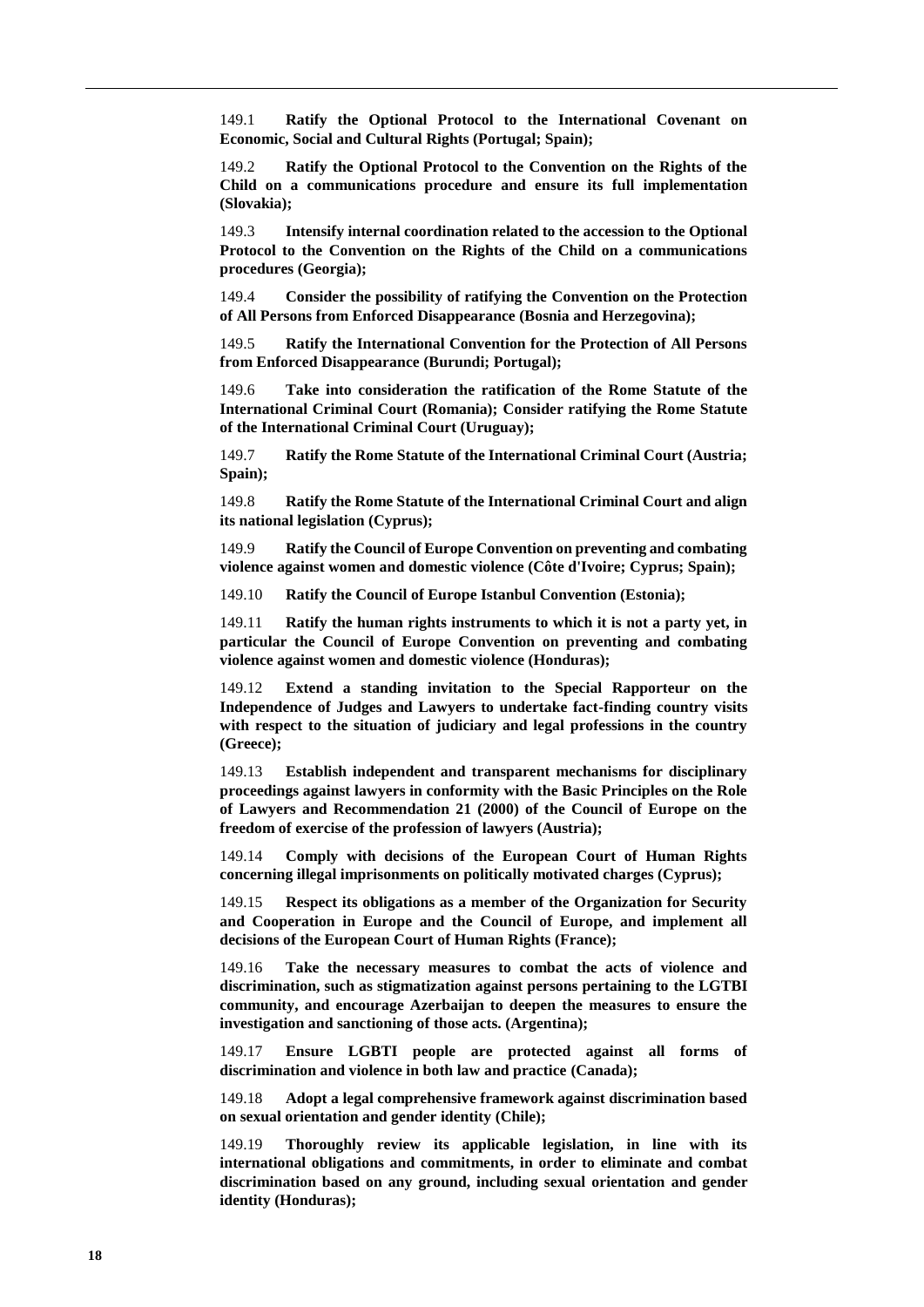149.20 **Ensure that the existing anti-discrimination legal framework does explicitly prohibit discrimination based on sexual orientation and gender identity (Iceland);**

149.21 **Take steps to intensify the fight against all forms of discrimination, in full compliance with international obligations (Italy);**

149.22 **Incorporate the prohibition of discrimination on the grounds of sexual orientation and gender identity in the current legal framework (Mexico);**

149.23 **Implement a comprehensive awareness raising campaign on elimination of existing sex-based stereotypes (Montenegro);**

149.24 **Ensure that Article 283 of the Criminal Code on incitement to racial hatred is not misused to persecute or intimidate individuals for their political belief (Republic of Korea);**

149.25 **Continue measures to ensure that ethnic minorities, including the Lezghui and Talysh populations, enjoy all their rights (Peru);**

149.26 **Adopt a draft law on the protection of children from all forms of corporal punishment (Kyrgyzstan);**

149.27 **Safeguard children's rights by enacting the Draft Law on Protection of Children Against All Forms of Corporal Punishment (Namibia);**

149.28 **Investigate all allegations of torture and ill treatment of journalists, human rights defenders and activists, and bring perpetrators to justice (Slovakia);**

149.29 **Take measures to eradicate torture, ill treatment and arbitrary arrests in line with the Optional Protocol to the Convention Against Torture and Other Cruel, Inhuman or Degrading Treatment or Punishment. In addition, strengthen public policies and education to combat discrimination and violations of the rights of the LGBT community (Costa Rica);**

149.30 **Protect persons from arbitrary detentions and ill-treatment that they face for any personal consideration, including their sexual orientation and gender identity, ensuring their full social integration in the same footing (Spain);**

149.31 **Immediately and unconditionally release all prisoners arrested on political grounds, including Mr. Ilgar Mammadov and adopt safeguards against arbitrary or politically motivated detention (Norway);**

149.32 **Release all activists, journalists and bloggers held on politicallymotivated charges, and dismiss the criminal charges against those individuals that have already been released (Australia);**

149.33 **Ensure that human rights defenders, lawyers and civil society actors are able to carry out their activities without fear or threat of reprisal, obstruction, legal or administrative harassment, as previously recommended (Sweden);**

149.34 **Stop all politically motivated legal proceedings against independent civil society actors (Sweden);**

149.35 **Amend the Code of Administrative Offenses, Law on Grants and Law on NGOs to eliminate requirements for re-registration and to simplify regulations on access to funding. (Sweden);**

149.36 **Ensure the right to freedom of expression, including by revoking its decision from 2017 to block the websites of several independent and opposition media. (Sweden);**

149.37 **Guarantee the rights to freedom of expression, both online and offline, freedom of association and peaceful assembly (Switzerland);**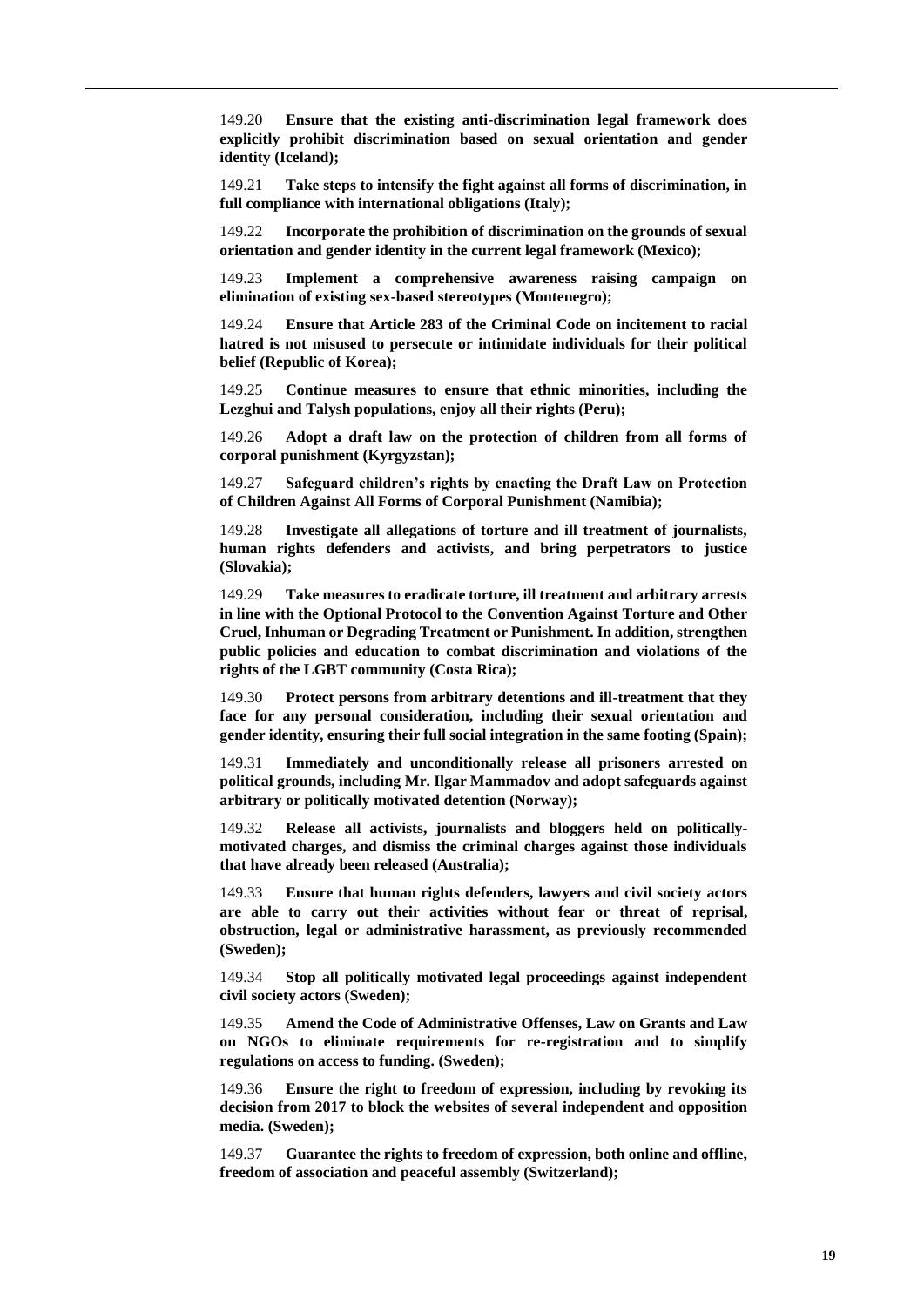149.38 **Immediately and unconditionally release all individuals in custody for exercising their fundamental freedoms, including the rights to freedom of expression, association, assembly and religion (United States of America);**

149.39 **Amend the Law on Advocates and Advocates' Activities to remove executive and judicial representatives from the Qualification Commission of the Bar Association, to prevent the use of punitive measures against lawyers for their human rights work, and to ensure transparent criteria and procedures for admission (United States of America);**

149.40 **Take the necessary measures to guarantee that all persons can exercise peacefully their right to freedom of expression in conformity with international standards, in particular regarding human rights defenders (Argentina);**

149.41 **Remove libel and defamation as criminal offences and take further steps to ensure journalists may work freely and without fear of retribution (Australia);**

149.42 **Review administrative and legislative provisions and projects, including on defamation, to fully guarantee the enjoyment of freedom of expression, assembly and association (Austria);**

149.43 **Take steps to implement its international obligations on freedom of expression, including decriminalization of defamation (Belgium);**

149.44 **Create environment for free and independent media and take effective measures to ensure that the press and media can work free from the oppression, intimidation or reprisals (Slovakia);**

149.45 **Take steps to cease restrictions on the right to freedom of opinion and expression, and ensure that the right to manifest one's religion in private or in public is fully protected and realized (Ghana);**

149.46 **Ensure full respect for freedom of expression in line with its international commitments, including by ensuring that all journalists may work freely and without fear of retribution, allowing foreign media broadcasts without undue restrictions and ensuring unfettered access to the country for journalists, and ending the travel restrictions against independent journalists, NGO leaders and opposition members (Greece);**

149.47 **Immediately and unconditionally release all persons arbitrarily detained for exercising their rights to freedom of expression, including Ilgar Mammadov in order to respect a decision of the European Court of Human Rights (Slovenia);**

149.48 **Let the Internet remain an area for free speech, particularly by unblocking the oppositional websites closed in the spring of 2017, and stopping the persecution of people voicing critical opinions online (Norway);**

149.49 **Guarantee the rights to freedom of expression, and peaceful assembly (Peru);**

149.50 **Strengthen the legal framework for the protection of human rights and basic freedoms, including freedom of expression as included in the National Plan (Lebanon);**

149.51 **Continue ensuring that human rights defenders and journalists are protected from any act of intimidation or reprisal or any other impediment to their work (State of Palestine);**

149.52 **Permit peaceful civic activity by ending cases against NGOs and independent media, removing undue restrictions to accessing foreign grants and amending laws regarding the registration, operation, and funding of NGOs, in accordance with the recommendations of multilateral institutions, and ending the blocking of independent and opposition websites (United States of America);**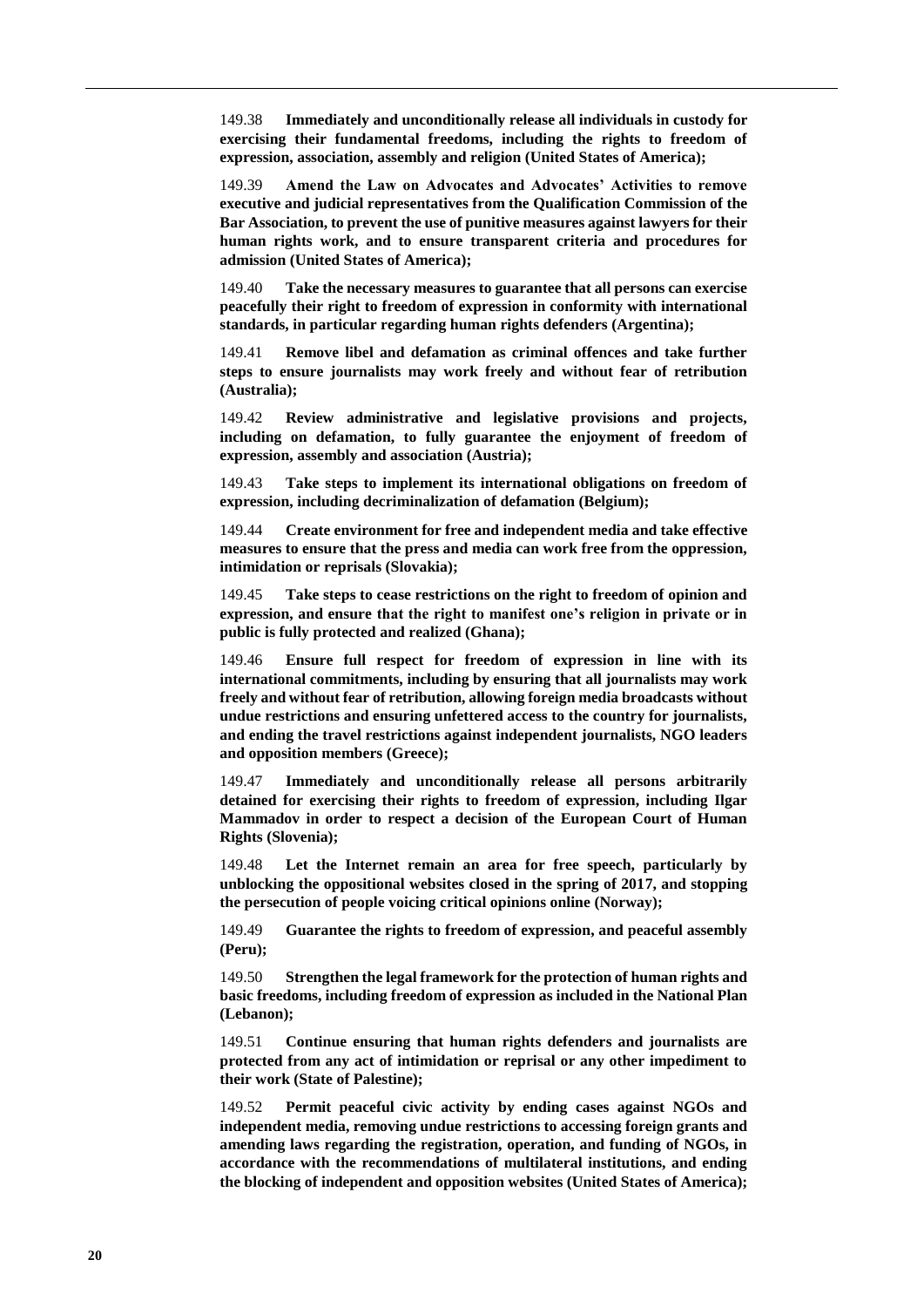149.53 **Repeal the recent legislation that restricts freedoms of expression, peaceful assembly and association, and ensure a safe environment for journalists, activists and human rights defenders (Spain);**

149.54 **Take measures to guarantee the safety of journalists, in conformity with resolution 32/2 of the Human Rights Council, and ensure prompt, impartial and thorough investigations (Chile);**

149.55 **Ensure freedom of expression and media freedom, including by promptly and thoroughly investigating all allegations about torture and illtreatment of journalists, human rights defenders and youth activists, and prosecute perpetrators (Estonia);**

149.56 **Decriminalize defamation, and include it in the Civil Code in accordance with international standards (Estonia);**

149.57 **Ensure freedom of expression and the press, in particular by reviewing the Law on Defamation and ceasing the blocking of opposition sites (France);**

149.58 **Bring administrative and legal practices regarding the freedom of assembly in accordance with article 49 of the Constitution and article 5 of the Law "On Freedom of Assembly" (Germany);**

149.59 **Guarantee the full exercise of the rights to freedom of assembly, expression and association, also by improving the environment for NGOs to freely carry out their activities (Italy);**

149.60 **End all interference in the work of lawyers through disbarment or other disciplinary measures on improper grounds such as expressing critical views (United Kingdom of Great Britain and Northern Ireland);**

149.61 **Remove legislative and practical obstacles to the registration, funding and operation of Non-Government Organisations (Australia);**

149.62 **Take all necessary measures to support the development of a vibrant civil society, in particular by simplifying the rules on the financing of NGOs (Belgium);**

149.63 **Revise legislation requiring civil society organizations to register activities to better protect the effective operation of civil society and the media, consistent with international law (Canada);**

149.64 **Remove legislative and practical obstacles for the functioning of civil society (Croatia);**

149.65 **Ensure that all civil society organizations and activists can operate without undue hindrance or fear of persecution (Cyprus);**

149.66 **Amend laws restricting the activities of civil society, including the code of administrative offences, the law on grants as well as the law on NGOs in order to simplify NGO registration and their access to funding (Czechia);**

149.67 **Ensure that human rights lawyers are not disbarred for political reasons and remain entitled to represent clients in courts (Czechia);**

149.68 **Ensure that all defendants have access to appropriate legal representation, including by increasing the number of qualified lawyers (Estonia);**

149.69 **Revise the Law on NGOs in order to promote the development of civil society (France);**

149.70 **Revise restrictive NGO and grant legislation from early 2014 and bring it in line with international standards (Germany);**

149.71 **That all governmental authorities, in cooperation and consultation with the Bar Association and with lawyers themselves, should take steps to**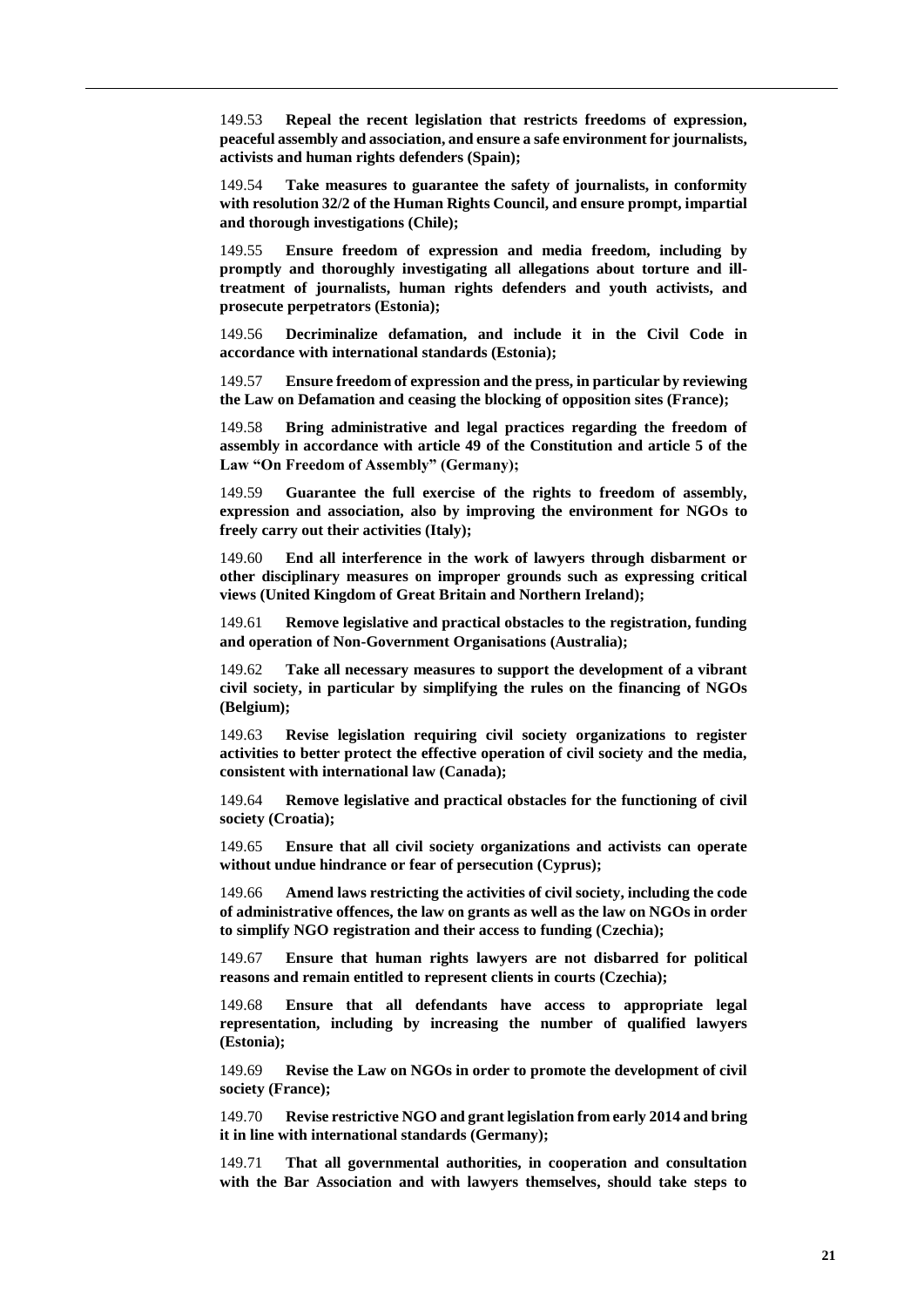**ensure that lawyers are protected from intimidation and harassment or other improper interference in their work (Slovenia);**

149.72 **Revise all laws, regulations and practices concerning freedom of association, to bring them into full compliance with international human rights standards (Ireland);**

149.73 **Review and amend legislation related to the registration of nongovernment organizations and its financial means, with a view to guarantee the independence of the civil society representatives (Mexico);**

149.74 **Enhance the protection of journalists, human rights defenders and NOGs by removing undue restrictions to access foreign grants by amending NGO legislation, particularly regarding the registration, operation and funding of NGOs (Netherlands);**

149.75 **Review its legislation regarding NGOs in order to ensure a safe and enabling environment for them to operate and have free access to funding (Norway);**

149.76 **Refrain from any undue interference in the work of lawyers and ensure the effective independence of the Bar Association of Azerbaijan (Germany);**

149.77 **Revise the selection process for the bar of lawyers, ensuring the use of objective, transparent and independent criteria, which will promote the legal protection of all persons (Mexico);**

149.78 **Investigate all allegations and prosecute perpetrators of torture and ill-treatment of journalists and political opponents, and strengthen the training of relevant public authorities and staff on human rights (Republic of Korea);**

149.79 **Investigate thoroughly allegations of ill-treatment of individuals in police custody with perpetrators being held to account (Australia);**

149.80 **Ensure effective, prompt and independent investigations to all cases of harassment and violence against journalists and human rights defenders and bring perpetrators to justice (Austria);**

149.81 **Enhance efforts to investigate all allegations of torture and illtreatment, in particular against human rights defenders, journalists and members of religious groups, and hold perpetrators accountable (Brazil);**

149.82 **Investigate promptly and impartially all allegations of arbitrary arrest and detention of civil society actors and develop transparent processes to ensure ready access to legal representation (Canada);**

149.83 **Thoroughly investigate all allegations of torture and ill-treatment against detainees and sanction the perpetrators of such acts (Chile);**

149.84 **Investigate allegations of arbitrary arrests of human rights defenders and journalists, and ensure that freedom of opinion and expression is not unduly restricted on grounds of extremism, defamation or "humiliation of honour" (Czechia);**

149.85 **Thoroughly investigate all allegations of torture and ill-treatment of detainees and hold perpetrators accountable (Greece);**

149.86 **Ensure prompt, effective, independent and impartial investigations into all allegations of arbitrary detention, torture and ill-treatment of human rights defenders, civil society activists and journalists (Ireland);**

149.87 **Make the necessary adjustments to ensure access of women to employment, by eliminating wage inequalities between men and women, and promote collective bargaining between trade unions and employers, by acting as mediators during dialogues and agreements concluded between the parties (Panama);**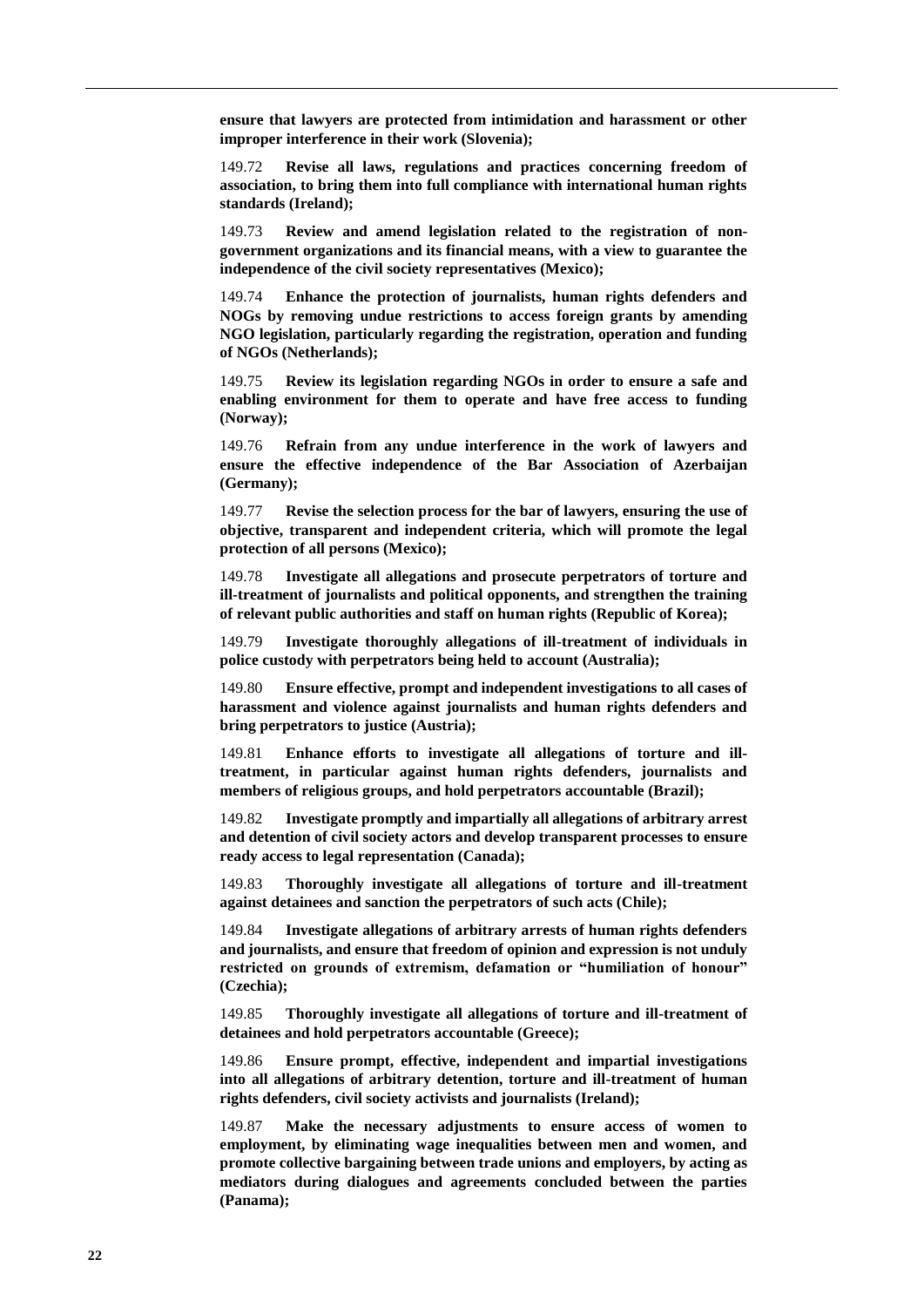149.88 **Establish a robust legal framework to eliminate all forms of discrimination and violence against women (Nepal);**

149.89 **Adopt without delay a national strategy for the prevention of genderbased violence, including domestic violence, and allocate the necessary resources for these policies to ensure their effectiveness (Belgium);**

149.90 **Carry out policies aimed at ensuring the application of the Law on Prevention of Domestic Violence (Paraguay);**

149.91 **Redouble its efforts to ensure access to inclusive and quality education for girls and women in rural areas (Honduras);**

149.92 **Take measures to ensure that secondary school attendance rate among girls in rural areas is raised to the commendably high level of attendance of girls in urban areas (Hungary);**

149.93 **Continue and strengthen ongoing efforts to eliminate child marriage and ensure that girls complete secondary education before getting married (Togo);**

149.94 **Continue efforts to eliminate child marriage and to ensure that girls go through secondary education before marriage (Kyrgyzstan);**

149.95 **Pursue efforts to preserve cultural and linguistic diversity including through the education system (Russian Federation);**

149.96 **Facilitate the procedure of compulsory registration for minority communities and do not unnecessarily obstruct their religious freedom (Spain);**

149.97 **Use the terminology "migrants in irregular situation" for those who enter into the country and who have not yet completed the entry formalities (Paraguay);**

149.98 **Implement a non-discriminatory asylum policy (Switzerland);**

149.99 **Grant all asylum seekers access to the asylum system, by ensuring that the definition of refugees is compatible with Article 1 of the 1951 Convention relating to the Status of Refugees (Netherlands);**

149.100 **Take necessary measures to ensure the access of all children, in particular that of IDPS in the education system (Afghanistan);**

149.101 **Guarantee all the rights of freed activists (France).**

**150. In the view of the Republic of Azerbaijan, the recommendations listed below are not relevant since they are not factually correct, are unilateral interpretation of the respective matters and do not comply with the bases of the review stipulated in HRC resolutions 5/1 and 16/21, and therefore will not be considered by the Republic of Azerbaijan:**

150.1 **Stop the use of corruptive means to foster the Azerbaijan's conflict perception in different international organizations (Armenia);**

150.2 **Collaborate fully with the European Court of Human Rights regarding the application on case Hayk Makuchyan and Samvel Minasyan against Azerbaijan and Hungary (Armenia);**

150.3 **Condemn the repeated and unpunished use of inflammatory warmongering language by high level politicians speaking about Armenia and the Armenians and its adverse impact on the public views (Armenia);**

150.4 **Ensure that foreigners with Armenian surnames are not denied access to the country on arbitrary and discriminatory bases (Armenia);**

150.5 **Preserve and protect the cultural and archaeological heritage in its jurisdiction, without altering their cultural and ethnic identity, including the medieval Armenian cemetery in Julfa (Armenia);**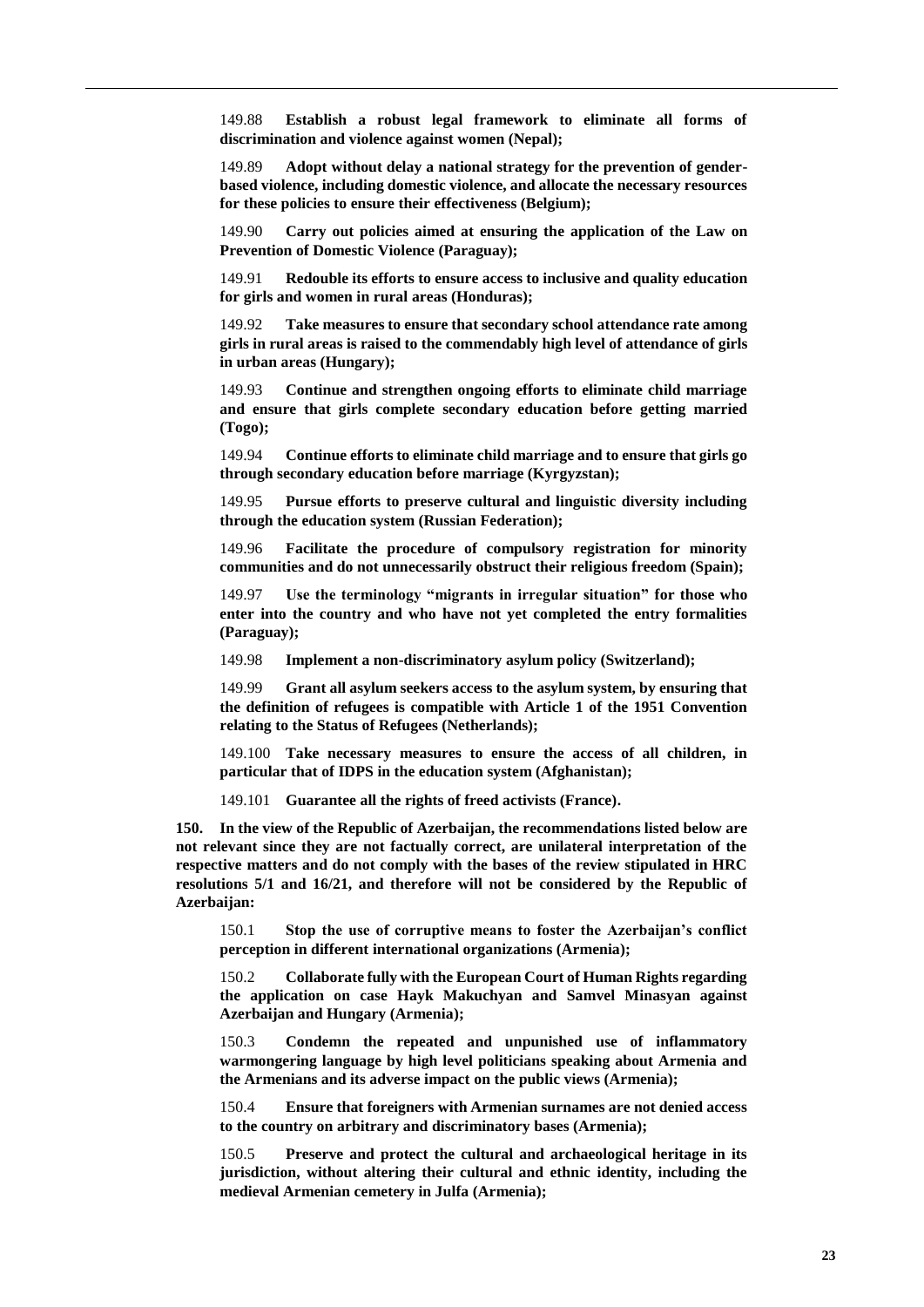150.6 **Stop to falsify statistics on the IDPs and refugees by applying a misleading methodology of their accounting (Armenia).**

**151. All conclusions and/or recommendations contained in the present report reflect the position of the submitting State(s) and/or the State under review. They should not be construed as endorsed by the Working Group as a whole.**